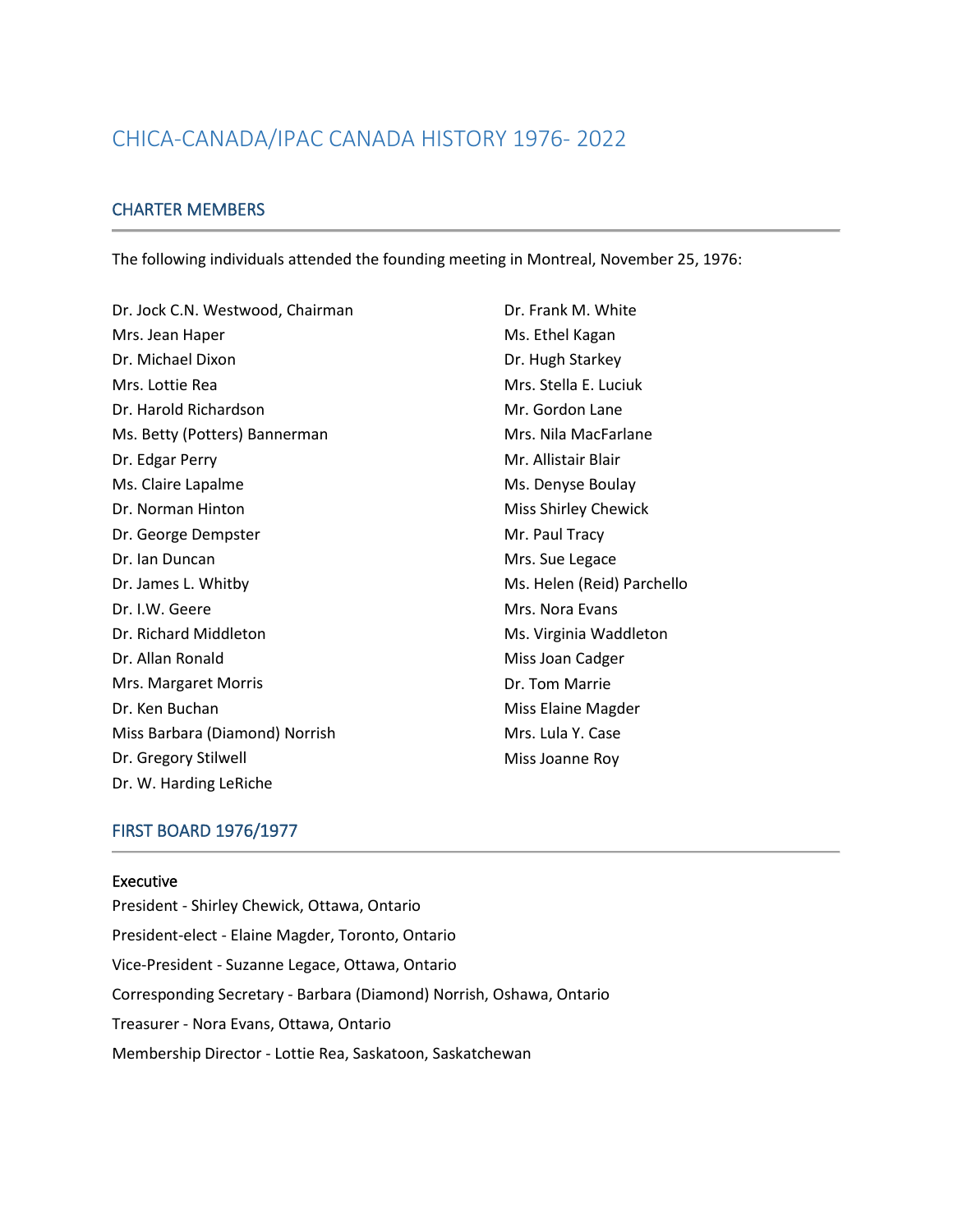### Board

Honorary Chairman - Dr. Hugh Starkey, Montreal, Quebec Chairman Dr. Jock Westwood, Ottawa, Ontario Directors Mr. Allistair Blair, Montreal, Quebec Dr. Ken Buchan, Calgary, Alberta Dr. Michael Dixon, Edmonton, Alberta Ms. Jean Harper, RN, Regina, Manitoba Dr. Norman Hinton, Toronto, Ontario Mr. Gordon Lane, London, Ontario Dr. Harold Richardson, Hamilton, Ontario Dr. Allan Ronald, Winnipeg, Manitoba Ms. Joanne Roy, RN, Toronto, Ontario

### Board Chairs

1976 (Honorary) - Dr. Hugh Starkey, Montreal, Quebec (1977)

- Dr. Jock Westwood, Ottawa, Ontario (1978/79/80)
- Dr. Harold Richardson, Hamilton, Ontario (1980/81/82)
- Dr. Michael Dixon, Edmonton, Alberta

### HONORARY MEMBERS

- 1978 Dr. Hugh Starkey, Dr. Jock Westwood, Shirley Chewick
- 1990 Dr. Ken Buchan
- 1996 Betty Bannerman
- 1997 Diane (Elder) Thornley
- 1998 Moira Walker
- 2000 Pat Williams
- 2001 Carol Goldman
- 2003 Mary E. LeBlanc
- 2006 Clare Barry
- 2009 Elizabeth Henderson
- 2010 Dr. Dick Zoutman
- 2011 Shirley McDonald
- 2013 Patricia Piaskowski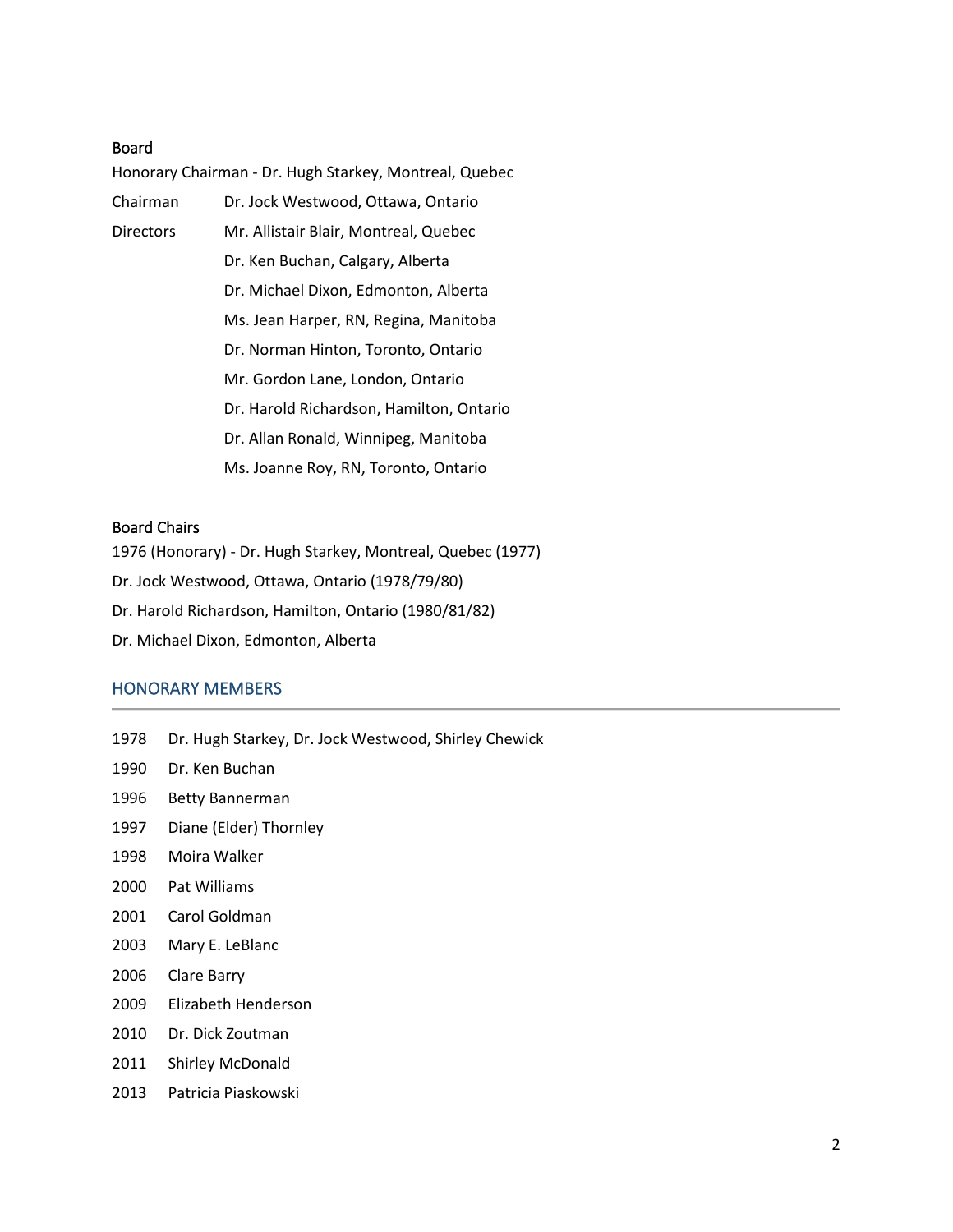- Marion Yetman
- Karen Clinker
- Anne Bialachowski

## PRESIDENTS

| 1977/78 | Shirley Chewick, Ottawa, Ontario                 |
|---------|--------------------------------------------------|
| 1979/80 | Elaine Magder Toronto, Ontario                   |
| 1981/82 | Betty Bannerman London, Ontario                  |
| 1983/84 | Carol Goldman Toronto, Ontario                   |
| 1985/86 | Mary LeBlanc Moncton, New Brunswick              |
| 1987/88 | Patricia Williams Toronto, Ontario               |
| 1989/90 | Moira Walker Vancouver, British Columbia         |
| 1991/92 | Genevieve Thompson Winnipeg, Manitoba            |
| 1993/94 | Carol Whyman, Kingston, Ontario                  |
| 1995    | Terri Kirkland, Edmonton, Alberta                |
| 1996    | Clare Barry, Toronto, Ontario                    |
| 1997    | Pat Piaskowski, Thunder Bay, Ontario             |
| 1998    | Nancy Alfieri, Calgary, Alberta                  |
| 1999    | Ginette Hebert, Montreal, Quebec                 |
| 2000    | Sandra Callery, Hamilton, Ontario                |
| 2001    | Nora Boyd, Sarnia, Ontario                       |
| 2002    | Sheila MacDonald, Halifax, Nova Scotia           |
| 2003    | Mary McNaughton, Vancouver, British Columbia     |
| 2004    | Adrienne Brown, Burlington, Ontario              |
| 2005    | Rick Wray, Toronto, Ontario                      |
| 2006    | Karen Hope, Calgary, Alberta                     |
| 2007    | Joanne Laalo, Dundas, Ontario                    |
| 2008    | Marion Yetman, St. John's, Newfoundland Labrador |
| 2009    | Cathy Munford, Victoria, British Columbia        |
| 2010    | Anne Bialachowski, Dundas, Ontario               |
| 2011    | Donna Wiens, Saskatoon, Saskatchewan             |
| 2012    | Jim Gauthier, Kingston, Ontario                  |
| 2013-14 | Bruce Gamage, Vancouver BC                       |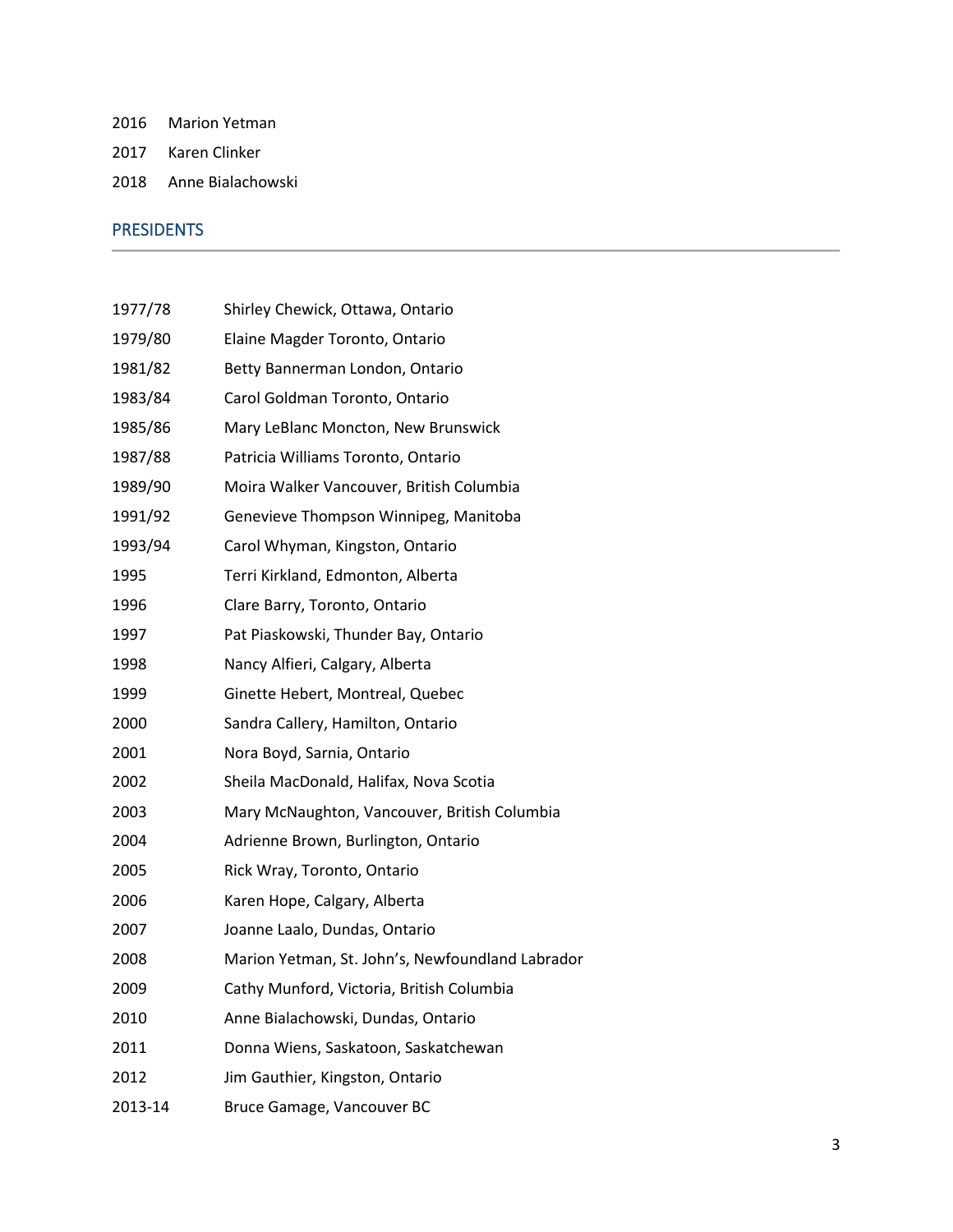- Suzanne Rhodenizer Rose, Halifax NS (2-year term to June 2017)
- Molly Blake, Winnipeg, MB
- Barbara Catt, Toronto, ON
- Zahir Hirji, Toronto, ON

#### TREASURERS

- 1978 Nora Evans, Ottawa, Ontario
- 1981 Joanne Roy, Toronto, Ontario
- 1983 Margaret Storey, Toronto, Ontario
- 1988 Patricia Harries, Peterborough, Ontario
- 1990 Albertine Raiche, Bathurst, New Brunswick
- 1992 Brenda Dyck, Winnipeg, Manitoba
- 1994 Mona Zahara, Calgary, Alberta
- 1995 1996 Ilana Warner, Brandon, Manitoba
- 1997 2002 Linda Adam, Richmond, British Columbia
- 2003 2008 Cynthia Plante-Jenkins, Mississauga, Ontario
- 2014 Judi Linden, Portage la Prairie, Manitoba
- 2015 2021 Michael Rotstein, Richmond Hill, Ontario
- 2024 Sonalben Shah, Woodstock, Ontario

#### **SECRETARIES**

- 1978 Barbara (Diamond) Norrish, Oshawa, Ontario
- Karen Gill (Acting) Toronto, Ontario
- 1982 Mary Lou Patrick, Toronto, Ontario
- 1984 Joan Burton, Kitchener, Ontario
- 1986 Ann Barry, Halifax, Nova Scotia
- 1988 Beverly Campbell, Ottawa, Ontario
- 1989 1991 Sally Strople, Calgary, Alberta
- 1993 Joan MacDonald, Truro, Nova Scotia
- 1995 Colleen Hawes, New Westminster, British Columbia
- 1996+ combined with membership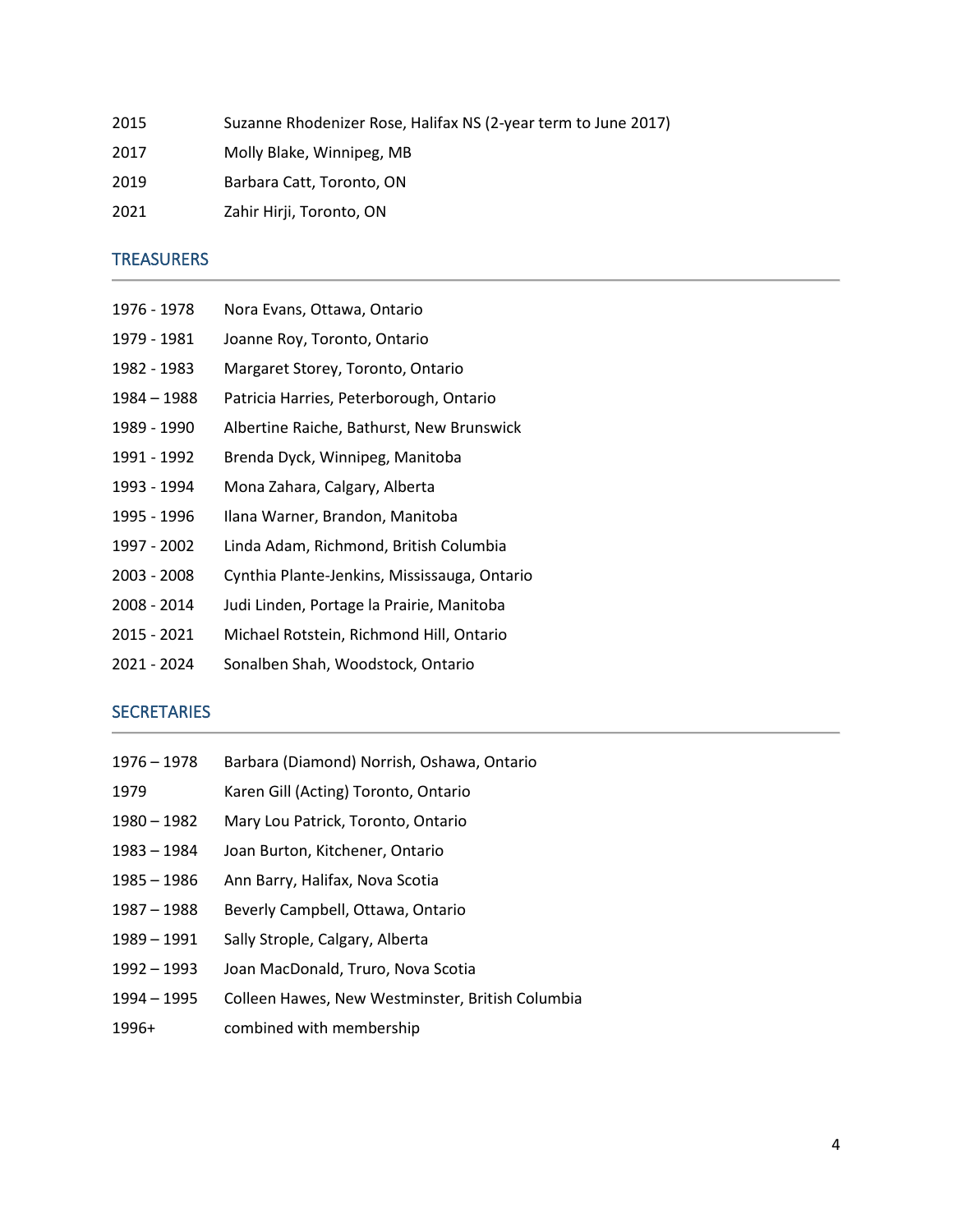### MEMBERSHIP DIRECTORS

- 1978 Lottie Rea, Saskatoon, Saskatchewan
- 1982 Diane (Elder) Thornley, Hamilton, Ontario
- 1986 Lynne Eager, Toronto, Ontario
- 1988 Anne Walsh, Vancouver, British Columbia
- Catherine Dixon, Montreal, Quebec
- 1991 Louise Meunier, Montreal, Quebec
- 1995 Donna Keenan, St. Catherines, Ontario
- 1996+ combined with Secretary

### SECRETARY/MEMBERSHIP DIRECTORS

- 1998 Diane Aylward, Dartmouth, Nova Scotia
- 2001 Grace Volkening, Newmarket, Ontario
- 2007 Pearl Orenstein, Montreal, Quebec
- 2010 Bern Hankinson, Edmonton, Alberta
- 2014 Marilyn Weinmaster, Regina, Saskatchewan
- 2018 2022 Jennifer Happe, Red Deer, Alberta

### **DIRECTORS**

#### **PHYSICIAN DIRECTOR** (new board organization)

- Dr. Geoffrey Taylor, Edmonton, Alberta
- 2008 Dr. Dick Zoutman, Kingston, Ontario
- 2013 Dr. Michael Gardam, Toronto, Ontario
- 2014 2017 Dr. Camille Lemieux, Toronto, Ontario
- 2018 2021 Dr. Joseph Kim, Calgary, Alberta
- 2021 2024 Dr. John Embil, Winnipeg, Manitoba

#### Education

| 1981 – 1984 |  | Dr. Joe Losos, Ottawa, Ontario |
|-------------|--|--------------------------------|
|-------------|--|--------------------------------|

- 1986 John Reid, London, Ontario
- 1988 Dr. Harry Richardson, Hamilton, Ontario
- 1993 Dr. John Smith, Vancouver, British Columbia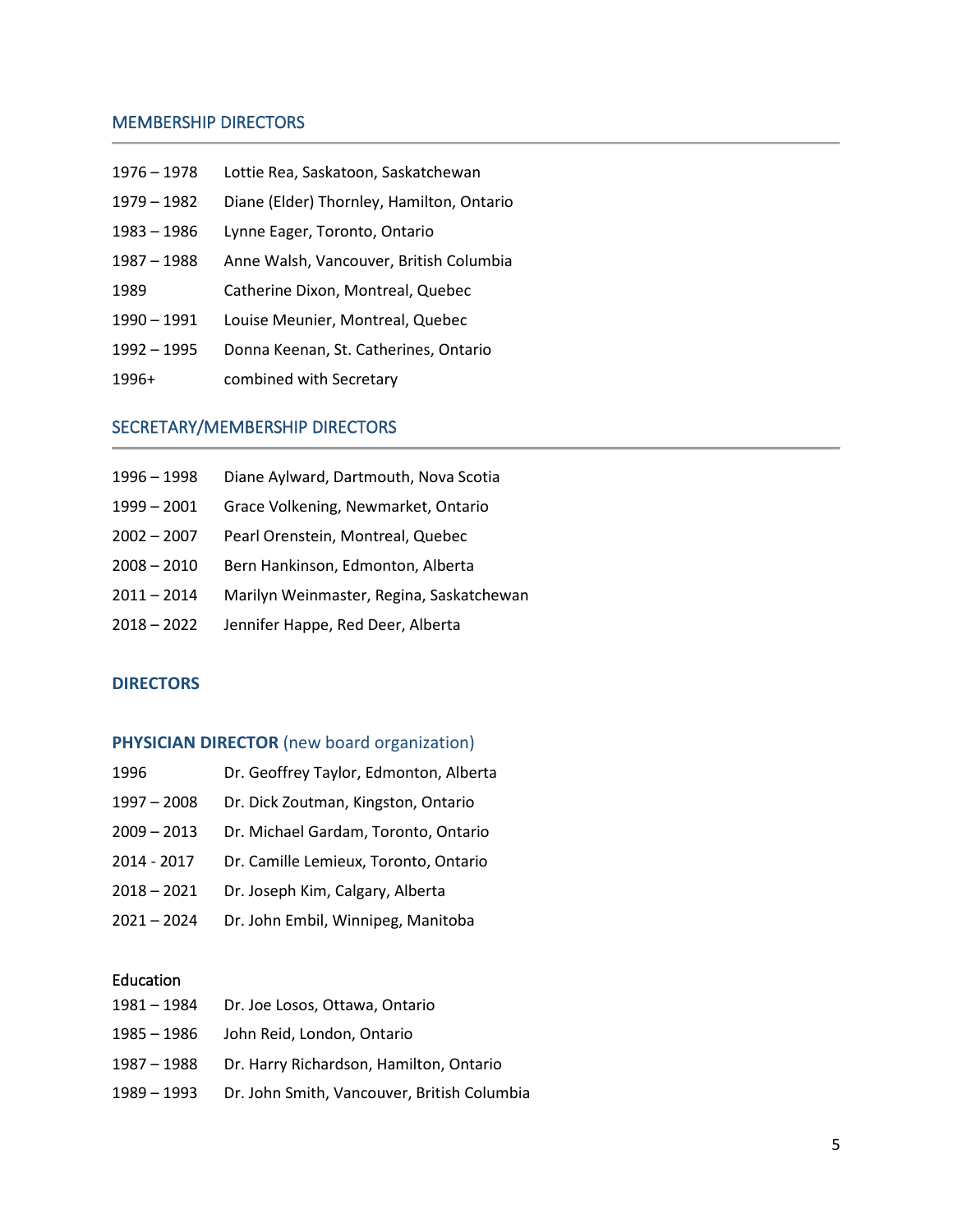1994 – 1995 Sharon Cronk, Saskatoon, Saskatchewan

#### Director of Education (new organization 1995)

- 1996 1998 Susan MacMillan, Toronto, Ontario
- 1999 2000 Bonnie Haywood, St. John's Newfoundland
- 2001 Ginette Hebert, Montreal, Quebec (appointed to complete term)
- 2002 2007 Dr. Elizabeth Henderson, Calgary, Alberta
- 2007 2013 Dr. Donna Moralejo, St. John's, Newfoundland Labrador

#### **Director (Education)** (**new organization 2013)**

- 2013-2017 Barbara Catt, Toronto, Ontario
- 2017-2022 Kim Allain, Halifax, Nova Scotia

#### Standards & Guidelines

- 1987 1989 Dr. Lindsay Nicolle, Calgary, Alberta (location at the time)
- 1990 1992 Laurie O'Neil, Calgary, Alberta
- 1993 1994 Dr. Lynn Johnston, Halifax, Nova Scotia

#### Director of Standards & Guidelines (new organization 1995)

- 1995 1997 Dr. Allison McGeer, Toronto, Ontario
- 1998 2000 Dr. Elizabeth Bryce, Vancouver, British Columbia
- 2001 2005 Dr. Anne Matlow, Toronto, Ontario
- 2006 2009 Dr. Bonnie Henry, Vancouver, British Columbia
- 2010 2012 Dr. Jennifer Grant, Vancouver, British Columbia
- 2013 2015 Dr. Victor Leung, Vancouver, British Columbia

#### **Director (Standards & Guidelines) (new organization 2013)**

- 2015 2019 Tara Donovan, Surrey, British Columbia
- 2019 2022 Madeleine Ashcroft, Toronto, ON

#### **Programs & Projects**

- 1995 Tim Richardson, London, Ontario
- 1996 2000 Irene Rose, Sarnia, Ontario
- 2001 Cathy Egan, Waterloo, Ontario
- 2002 2006 Bruce Gamage, Vancouver, BC
- 2007 2012 Karen Clinker, Thunder Bay, Ontario

#### **Director (Programs & Projects (new organization 2013)**

- 2013 2019 Mandy Deeves, Orillia, Ontario
- 2019 2022 Bal Sidhu, Vancouver, BC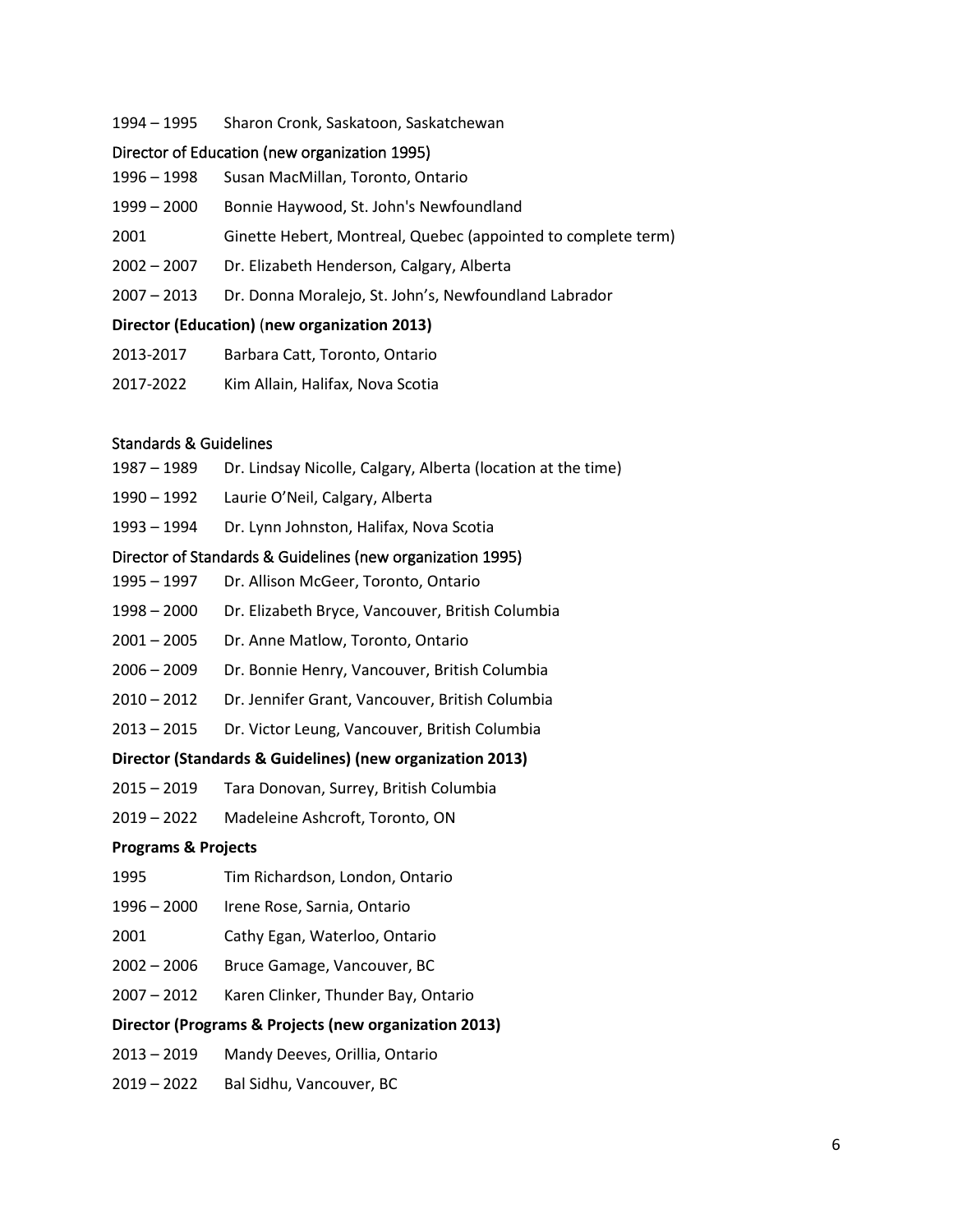#### **Director (Chapters and Interest Groups ) (new organization 2013)**

- 2014 2020 Ramona Rodrigues, Montreal, Québec
- 2020 2023 Stefania Cloutier, Burlington, Ontario

### Public Representative – Position Created 2016:

- 2016 2022 Stephen Palmer
- 2022 2024 Kim Neudorf

### Fund Raising

| $1981 - 1983$ | Ethel Kagan, Montreal, Quebec                  |
|---------------|------------------------------------------------|
| 1984 - 1985   | Mary Charlong, Hamilton, Ontario               |
| 1986          | Sandy Smallenberg, Vancouver, British Columbia |
| 1987          | Claudette Walters-Henry, Toronto, Ontario      |
| $1989 - 1991$ | Maureen Miller, Edmonton, Alberta              |
| $1992 - 1994$ | Jim Gauthier, Nelson, British Columbia         |
| 1995          | Angela Oxman, Regina, Saskatchewan             |
|               |                                                |

1996 Position Disbanded

### Strategic Planning

| 1987 – 1988             | Clare Barry                        |
|-------------------------|------------------------------------|
| $1989 +$                | role of Past-President             |
| Policy                  |                                    |
| 1982 - 1983             | Carol Goldman, Toronto, Ontario    |
| 1984 - 1985             | <b>Executive Committee</b>         |
| 1986 - 1988             | Denise Gauthier, Montreal, Quebec  |
| 1989                    | Ann Barry, Halifax, Nova Scotia    |
| 1990 - 1991             | Joan MacDonald, Truro, Nova Scotia |
| 1992                    | Karen Clark, Halifax, Nova Scotia  |
| 1993 - 1995             | Pearl Orenstein, Montreal, Quebec  |
| $1996 +$                | role of Past President             |
| <b>Public Relations</b> |                                    |
| 1987 – 1988             | Betty Bannerman, London, Ontario   |

- 1989 Dr. John Conly, Saskatoon, Saskatchewan (location at the time)
- 1990 1991 Harold Rudin, Bramalea, Ontario
- 1992 1995 Tim Richardson, London, Ontario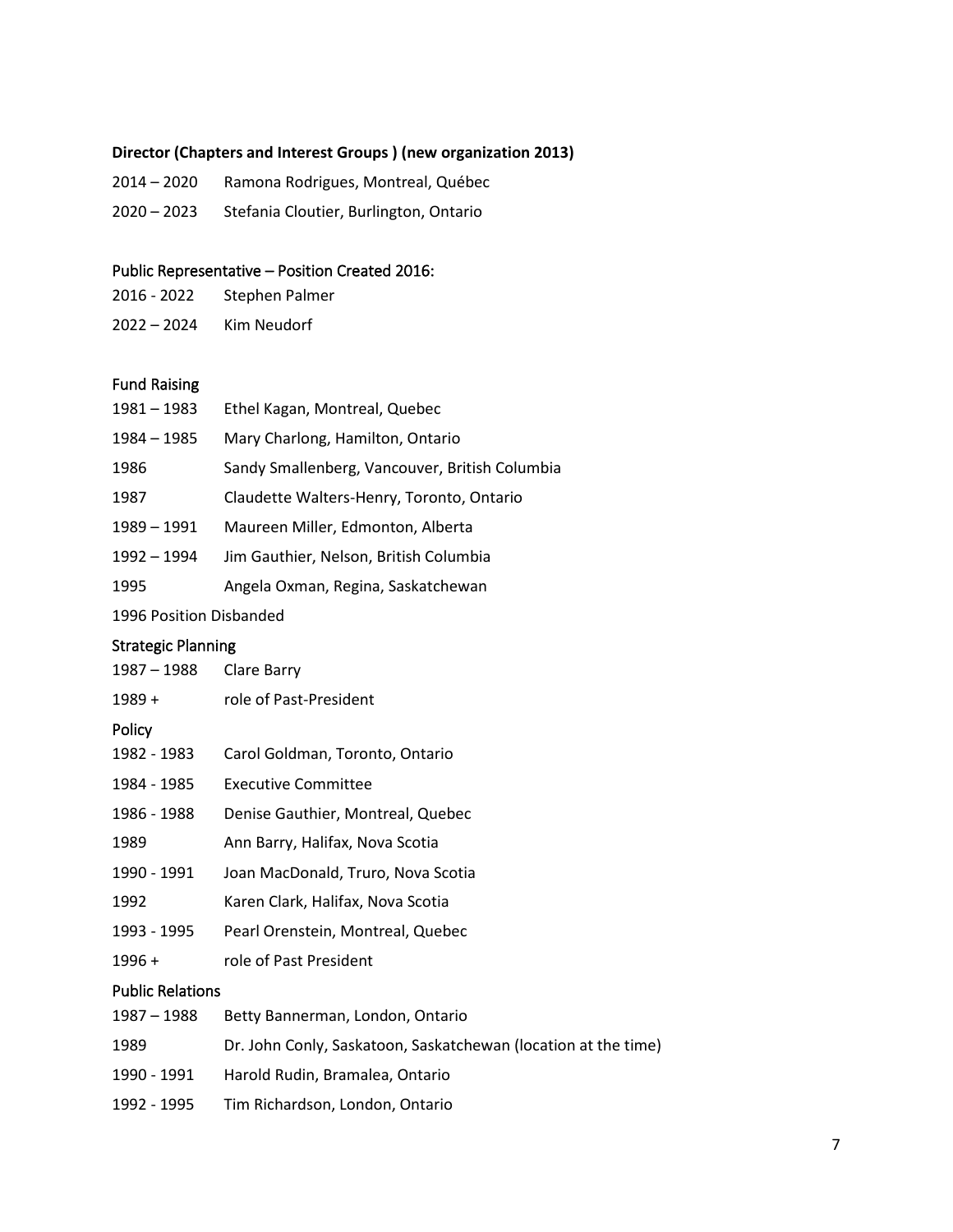### 1995 Position Disbanded

#### **Community**

| 1989 – 1995                                     | Dr. Jacqueline Carlson, Toronto, Ontario           |  |
|-------------------------------------------------|----------------------------------------------------|--|
| $1996+$                                         | to be incorporated into each portfolio & committee |  |
| Long Term Care Interest Group (Member-at-large) |                                                    |  |

 – 1996 Pat Piaskowski, Thunder Bay, Ontario Nancy Alfieri, Calgary, Alberta Rita Moryski, Lethbridge, Alberta - Mary LeBlanc, Calgary, Alberta

### CHICA/IPAC CANADA WEBSITE

### **Webmaster**

| 1998 - 2003                                     | Adrienne Brown, Hamilton, Ontario                  |  |
|-------------------------------------------------|----------------------------------------------------|--|
| 2003 - 2016                                     | Shirley McDonald, Bath, Ontario                    |  |
|                                                 | 2017 - present Pamela Chalmers, Winnipeg, Manitoba |  |
| <b>Web Communications Manager</b>               |                                                    |  |
|                                                 | 2003 - 2016 Shirley McDonald, Bath, Ontario        |  |
|                                                 | 2017 - current Tanya Denich, Hamilton, Ontario     |  |
| Social Media Manager (position created in 2015) |                                                    |  |
| 2015 - 2017                                     | Barley Chironda, Toronto, Ontario                  |  |
| 2017 - 2019                                     | Helen Evans, BC                                    |  |

2019 – present Kelsey Houston, Ontario

### EDITORS NEWSLETTER/ASSOCIATION NEWS

- 1980 Ethel Kagan, Montreal, Quebec
- 1981 1982 Dr. Ken Buchan, Calgary, Alberta
- 1983 1986 Diane (Elder) Thornley, Hamilton, Ontario
- 1987 1988 Moira Walker, Vancouver, British Columbia
- 1989 1990 Genevieve Thompson, Winnipeg, Manitoba
- 1991 1992 Carol Whyman, Kingston, Ontario
- 1993 1994 Terri Kirkland, Edmonton, Alberta
- 1995 became a section of the Journal
- 2017 Reverted back to stand-alone publication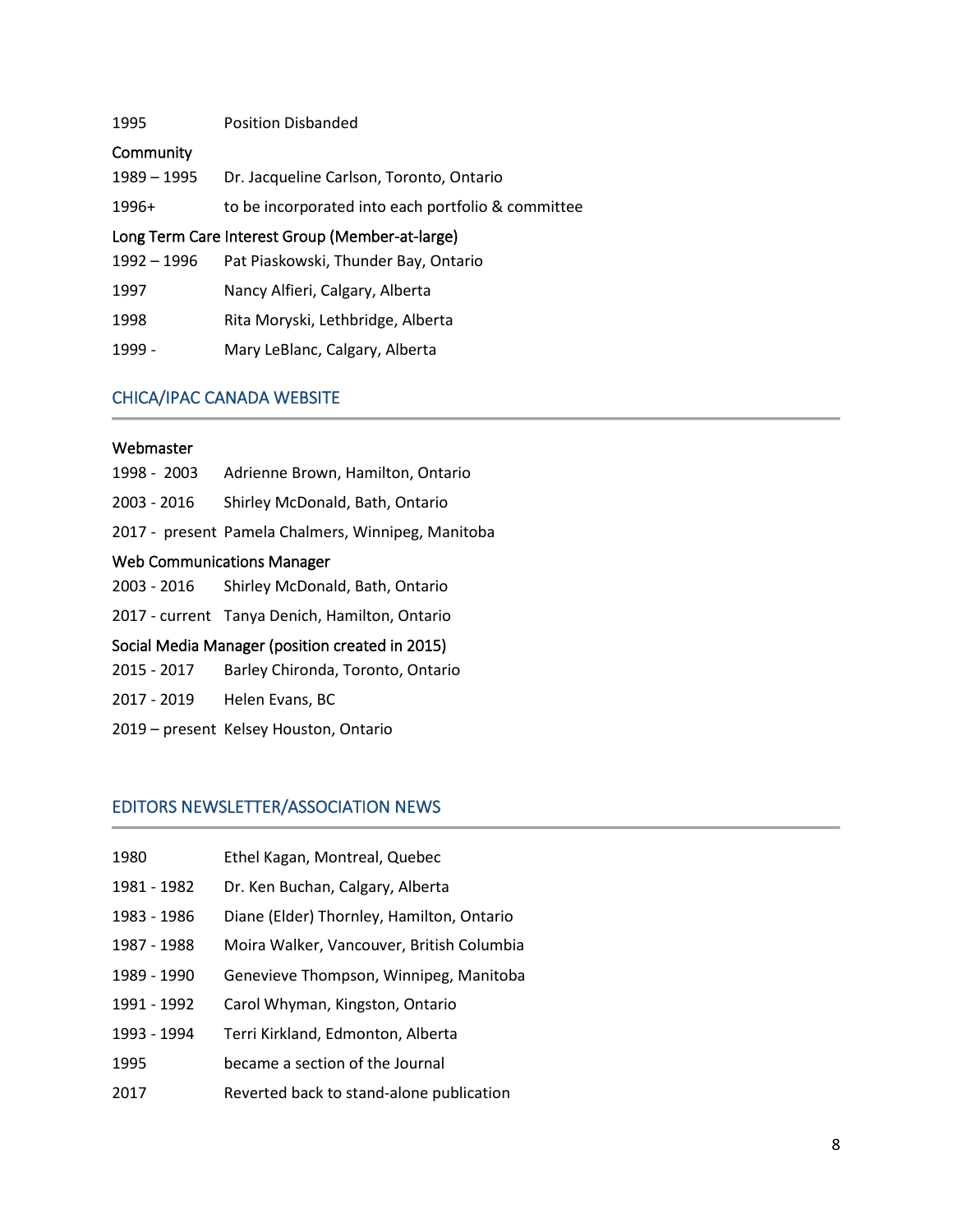### Clinical Editors /Journals

| 1986 - 1989      | Diane (Elder) Thornley, Hamilton, Ontario                                  |
|------------------|----------------------------------------------------------------------------|
| 1989 - 1993(Apr) | Beverly Wolsey, Prince George, British Colimbia                            |
| 1993(Apr) - 1994 | Pauline Fallis, Richmond Hill, Ontario                                     |
| 1994(May) - 2002 | Marilyn Jack, New Westminster, British Columbia                            |
| 2002 - 2014(Sep) | Patricia Piaskowski, Thunder Bay, Ontario                                  |
| 2014(Sep) - 2018 | Chingiz Amirov, Toronto, Ontario                                           |
| $2019 - 2020$    | Victoria Williams, Toronto, Ontario                                        |
| $2021$ – present | Dr. James Ayukekbong, Cambridge, Ontario                                   |
| $2019$ – present | Associate Editor Devon Metcalf, Cambridge, Ontario (Position Created 2019) |

#### **Editor, Industry Innovations (publication introduced in 2019)**

2019 - 2020 Madison Moon, Toronto, Ontario

2021 – present Executive Director, with Guest Editors **2020 Guest Editors**: Summer 2020 – Michael Rotstein – 'Waste Management' Winter 2020 – Jennifer Happe/Katherine Paphitis – 'Surveillance'

> **2021 Guest Editors**: Summer 2021 - Laura Farrell – 'PPE' Winter 2021 – Monica Stanton/Anthony Turi – 'Cleaning & Disinfection'

### **2022 Guest Editors**:

Summer 2022 – Merlee Steele-Rodway – 'MDR'

### EDITORIAL AWARDS (PRESENTED IN THE YEAR FOLLOWING THE PUBLICATION)

- **1988:** Joan Burton; **Quality assurance in infection control**, Infection Control Canada, Dec 1987.
- **1989:** Linda Sellar & Jane Urquhart; **An outbreak control guideline: Public Health**, Infection Control Canada, Dec 88.
- **1990**: Lisa Romance, Lindsay Nicolle, Jean Ross, Donna Collins, Janice Hamon, Wayne Kepron; **A pseudo-outbreak with multiple resistant pseudomonas aeruginosa** Infection Control Canada, Sept/Oct 1989.
- **1991:** Sharon Cronk, Diane Brownell, Susan Petrie, Hazel McLeod, John Conly; **Scabies outbreak on a rehabilitation unit**, Infection Control Canada, March/April 1990.
- **1992:** Lisa Romance, Lindsay Nicolle, Jean Ross, B. Law; **An outbreak of methicillin-resistant staphylococcus aureus in a pediatric hospital - How it got away and how we caught it**, Can J Infect Control, Spring 1991.
- **1993:** Robert Bannatyne, Thomas Patterson, Barbara Wells, Susan MacMillan, Gwen Cunningham, Raymond Tellier; **Hospital outbreak traced to a case of Norwegian scabies**, Can J Infect Control, Winter 1992.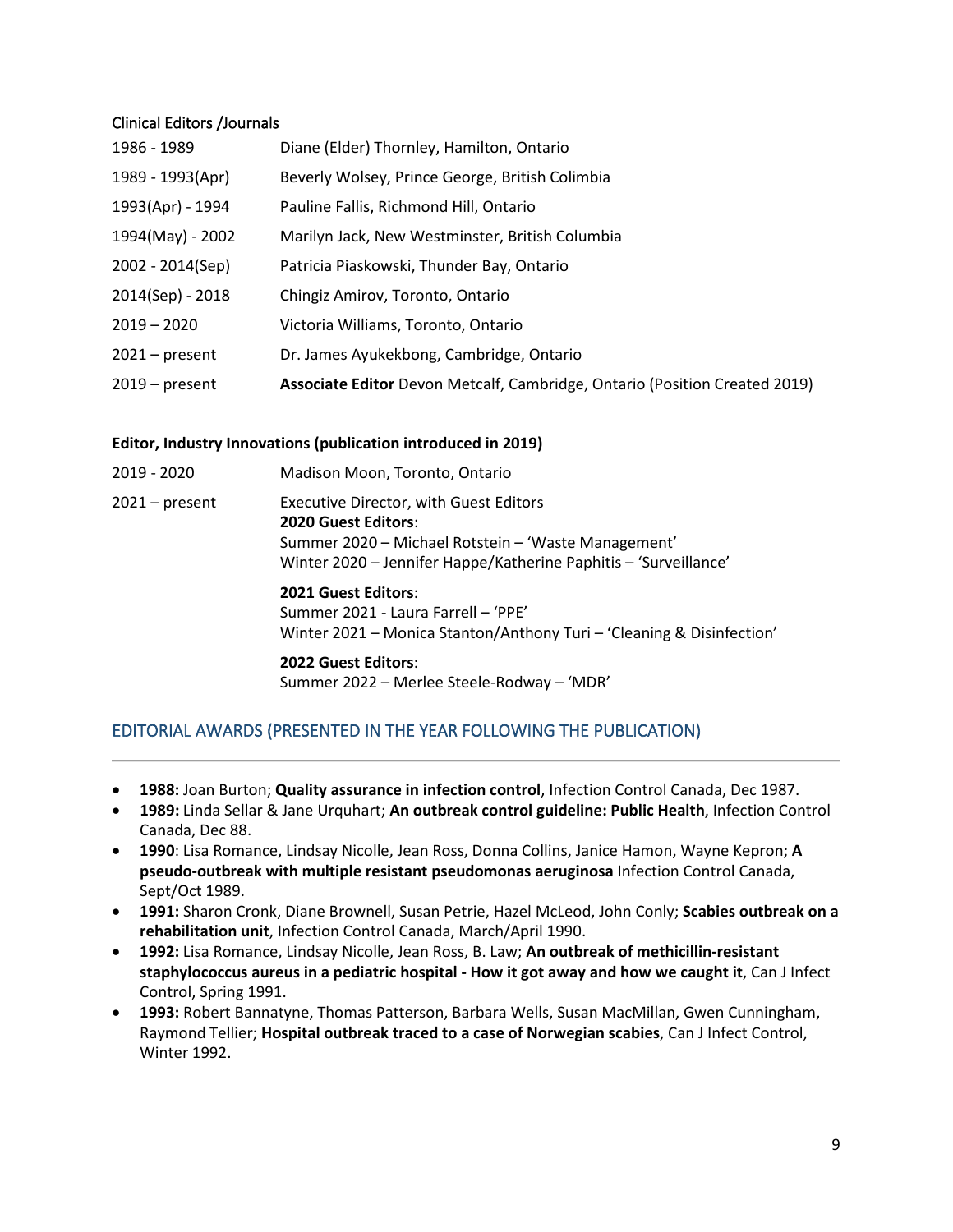- **1994:** Annalee Yassi, Jawad Khokhar, Marylou Marceniuk, Myrna McGill; **Hepatitis B Vaccination for health care workers: Evaluation of acceptance rate and program strategy at a large tertiary care hospital**, Can J Infect Control, Winter 1993.
- **1996**: Cora Fanning, Lynn Johnston, Sheila MacDonald, Sandra LeFort-Jost, Eileen Dockerty; **Postdischarge surgical site infection surveillance**, Can J Infect Control, Autumn 1995.
- **1997**: Syed Sattar, Yvonne E. Taylor, Michelle Paquette and Joseph Rubino; **In-hospital evaluation of 7.5% hydrogen peroxide as a disinfectant for flexible endoscopes**, Can J Infect Control, Summer 1996

### **1998 Award discontinued due to lack of funding/sponsorship**

### **2007 Award continued under CHICA-Canada Funding**

- **2007:** Larry Chambers, Anne McCarthy, Annette O'Connor, Frank Knoefel, Jane Sutherland, Donna Pierrynowski, Donna Baker, Joanne Villeneuve, Paula Arnold, "**Development and evaluation of a decision aid about influenza prevention for healthcare workers** (CJIC Vol. 22, No. 4, Winter 2007)
- **2008:** Elizabeth Bryce, Annalee Yassi, Deirdre Maultsaid, Bruce Gamage, Margaret Landstrom, Justin LoChang and Chun-Yip Hon for their article **E-learning of Infection control: It's contagious** (CJIC, Vol. 23, No. 4, Winter 2008).
- **2009: Utility of environmental sampling for the prevention of transmission of Vancomycin resistant enterococci (VRE) in hospitals** (Williams, Callery, Vearncombe, Simor; Canadian Journal of Infection Control Vol. 24 No. 2, Summer 2009)
- **2010**: A multifaceted intervention to address a case cluster of cellulitis associated with hypodermoclysis in a geriatric complex continuing care unit (Heather Candon, Chingiz Amirov, Jane Van Toen) (CJIC Vol. 25, No. 2, Summer 2010)
- **2011: Barriers and bridges to infection prevention and control: Results of a case study of a Canadian surgical unit** (Chantal Backman, Patricia Marck, Naomi Krogman, Geoffrey Taylor, Anne Sales, Virginia Roth) (CJIC Vol. 26, No. 4, Winter 2011)
- **2012: Temporal association between influenza burden and increased nosocomial antibiotic resistant organism cases in an academic teaching hospital** (Shaunattonie Hudson-Henry, Carly Rebelo) (CJIC Vol. 27, No. 2, Summer 2012)
- **2013: Transporting clinical specimens in the community - are you complying with Canadian and provincial/territorial regulations for packaging and transportation of clinical specimens in the community/public health setting?** (Risa Cashmore, Linda Lovatt) (CJIC Vol. 28, No. 4, Winter 2013)
- **2014: Barriers and bridges to infection prevention and control on a surgical unit at a Netherlands hospital and a Canadian hospital: A comparative case study analysis.** (Chantal Backman, Patricia Marck, Naomi Krogman, Geoffrey Taylor, Anne Sales, Virginia Roth, Marc Bonten, A.C.M. Gigengack-Baars) CJIC Vol. 29, No. 3 Fall 2014.
- **2015: Measuring the performance of a surveillance system:** Validation of antimicrobial resistant organism incident infection cases in a complete infection prevention and control surveillance network. (Kathryn Bush et al), CJIC Vol 31, No. 2, Summer 2016.
- **2016: Correlation between hand hygiene compliance and methicillin-resistant Staphylococcus aureus incidence.** Jian Sun PhD et al. CJIC Vol 31, No. 4, Winter 2016
- **2017: Clostridium difficile Infection in Alberta's Long Term Care Facilities**. Jenine Leal et al. No. 2, Summer 2017.
- **2018**: **Understanding infection control professionals' educational practice: There is more to it than meets the eye.**Gwyneth Meyers et al. , No. 2, Summer 2018; No. 3, Fall 2018; No. 4, Winter 2018
- **2019: Using scent detection dogs to identify environmental reservoirs of Clostridium difficile: Lessons from the field.** Cheng Li et al, CJIC No. 2, Summer 2019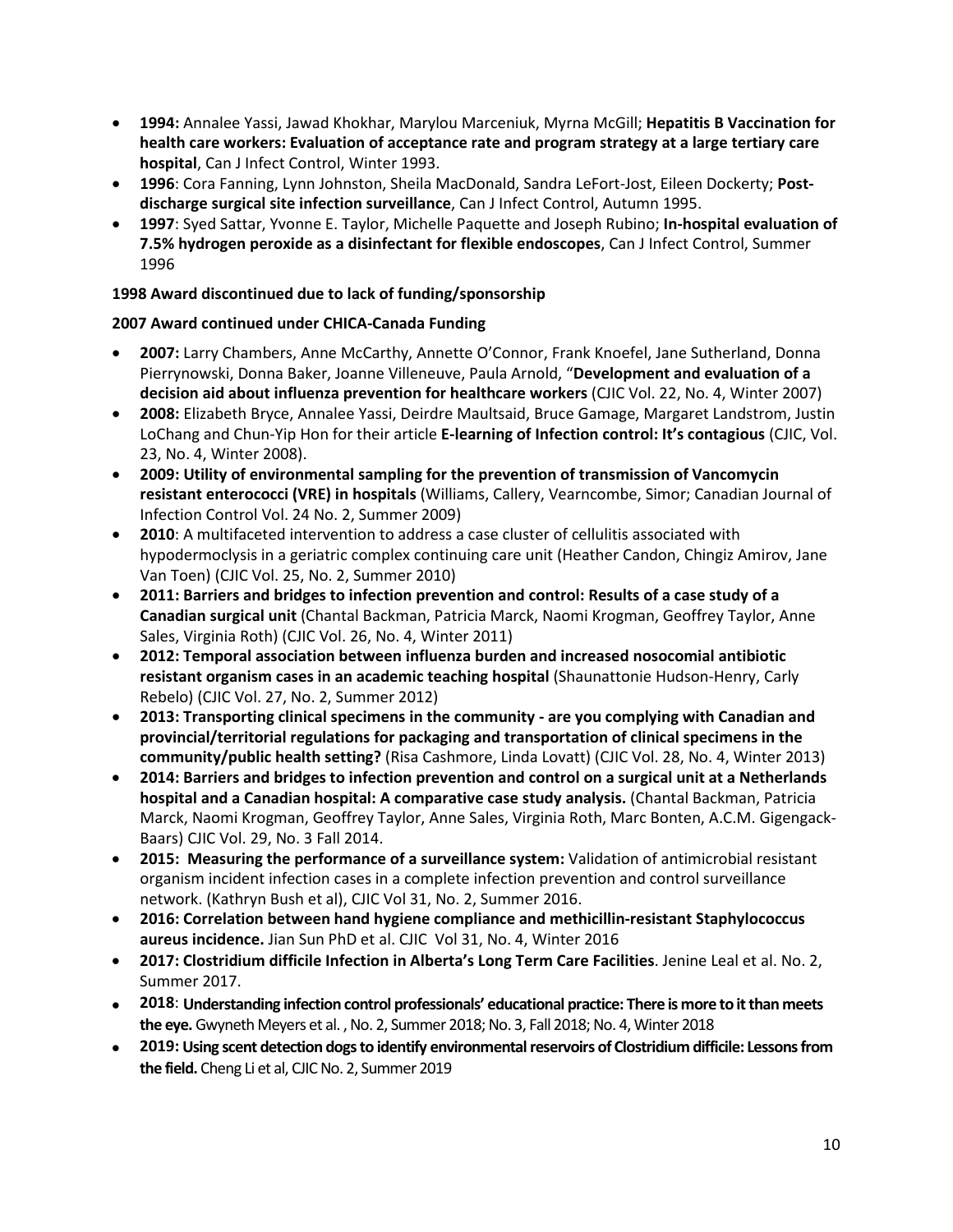• **2020:** The cost of contact precautions: A systematic analysis. Anuj Sharma MA, Jenine Leal PhD, Joseph Kim MD, Craig Pearce MSc, Dylan R. Pillai MD PhD, Aidan Hollis PhD (Canadian Journal of Infection Control, Volume 35, Winter 2020)

### AWARD OF MERIT

| 1999 | Bruce Gamage (BCPIC), Margie Foster (SOPIC), Carol Goldman (TPIC), Adrienne Brown<br>(HANDIC), Pat Piaskowski (Thunder Bay Chapter)                                                                                                                                                                                                                                                                                                                                                                                 |
|------|---------------------------------------------------------------------------------------------------------------------------------------------------------------------------------------------------------------------------------------------------------------------------------------------------------------------------------------------------------------------------------------------------------------------------------------------------------------------------------------------------------------------|
| 2001 | Mary LeBlanc (SAPIC), Carol Whyman (EOPIC), Infection Control I Group (Anne<br>Augustine, Clare Barry, Joanne Braithwaite, Shela Churilla, Pauline Fallis, Carol Goldman,<br>Karen Green, Claudette Johnson, Dr. Marie Louie, Susan MacMillan, Margaret McArthur,<br>Cathy Mindorff, Peggy Perkins, Terri Rybacki-Anisko, Susan Shurtleff, Dr. Andrew Simor,<br>Dr. John Smith, Elizabeth Van Horne, Dr. Mary Vearncombe, Grace Volkening, Simone<br>Wartman, Barbara Wells, Diane White, Pat Williams, Rick Wray). |
| 2004 | Shirley McDonald (Webmaster), Moira Walker (IFIC Secretary)                                                                                                                                                                                                                                                                                                                                                                                                                                                         |
| 2005 | Brenda Dyck, Ilana Warner                                                                                                                                                                                                                                                                                                                                                                                                                                                                                           |
| 2006 | Dr. Elizabeth Henderson, Clare Barry, Elizabeth Bryce, Donna Moralejo, Diane Roscoe,<br>Elizabeth Van Horne, Mary Vearncombe                                                                                                                                                                                                                                                                                                                                                                                        |
| 2012 | Donna Moralejo, Isabelle Langman, Silvana Perna, Faith Stoll, Marilyn Weinmaster, Nina<br>Williams, Marion Yetman                                                                                                                                                                                                                                                                                                                                                                                                   |
| 2017 | Shirley McDonald                                                                                                                                                                                                                                                                                                                                                                                                                                                                                                    |
| 2021 | Heather Candon and Jane Van Toen                                                                                                                                                                                                                                                                                                                                                                                                                                                                                    |

### MOIRA WALKER MEMORIAL AWARD FOR INTERNATIONAL SERVICE

| 2012 | Yasmine Chagla                   |
|------|----------------------------------|
| 2013 | Natalie Bridger, Brenda Earles   |
| 2014 | Sandra Callery                   |
| 2015 | Donna Moralejo                   |
| 2016 | Shirley McDonald, Sally MacInnis |
| 2017 | Paul Webber                      |
| 2018 | Barbara Catt and Zahir Hirji     |
| 2019 | <b>Mandy Deeves</b>              |

2021 Dr. Pierre Plourde

### CHAMPION OF INFECTION PREVENTION AND CONTROL AWARD

- 2010 Mary Vearncombe
- 2011 Marion Yetman, Pat Piaskowski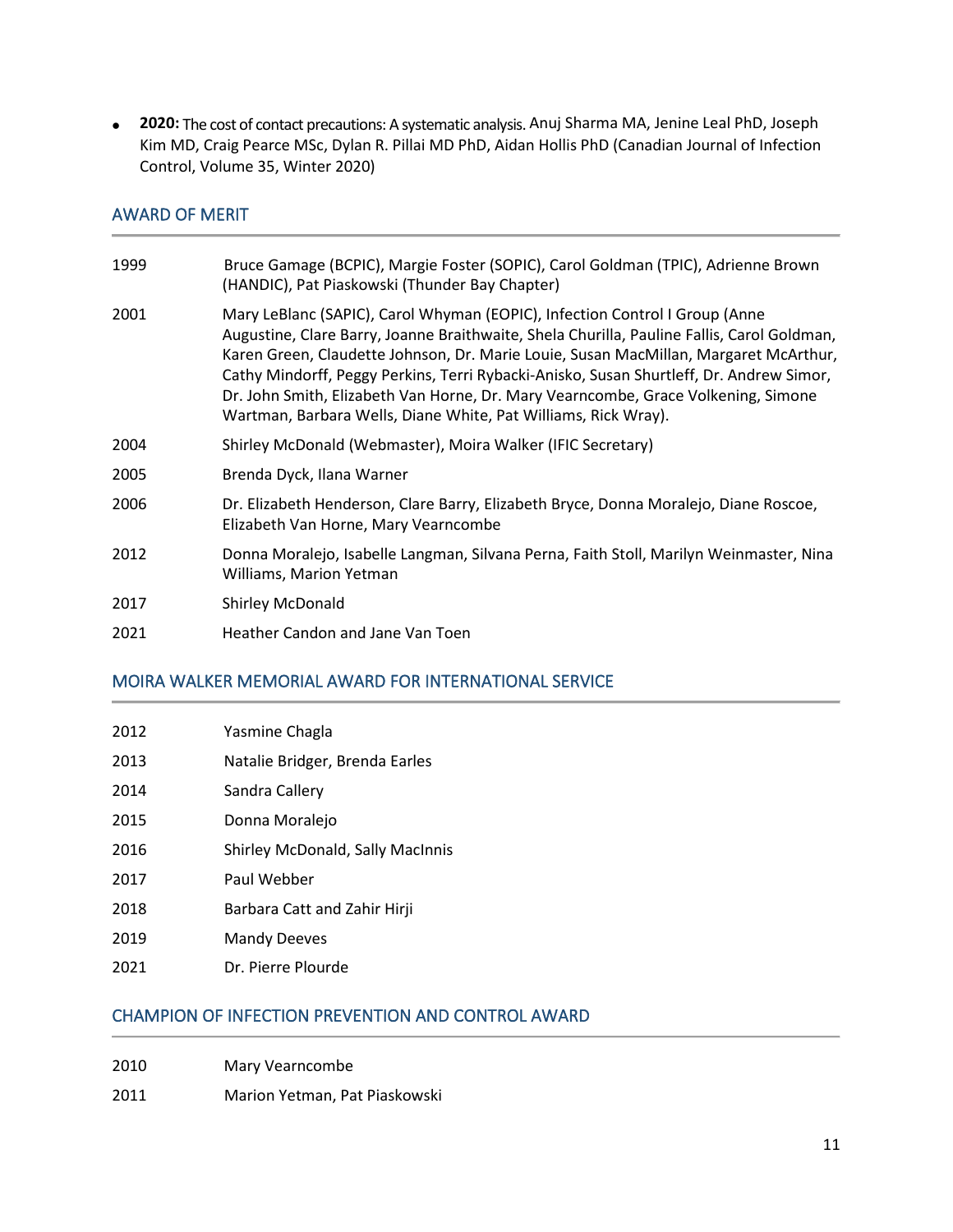| 2012 | Dr. Allan Ronald      |
|------|-----------------------|
| 2016 | Jacqueline Hlagi      |
| 2017 | <b>Faith Stoll</b>    |
| 2018 | Dr. Michelle Alfa     |
| 2019 | Merlee Steele-Rodway  |
| 2021 | Dr. Theresa Tam       |
| 2022 | <b>Gwyneth Meyers</b> |

## CHAPTERS OF IPAC CANADA

| 1980 | Toronto Practitioners of Infection Control (TPIC)                                                               |
|------|-----------------------------------------------------------------------------------------------------------------|
| 1981 | Manitoba                                                                                                        |
| 1981 | Southwestern Ontario Practitioners (now Professionals) in Infection Control (SOPIC)                             |
| 1982 | New Brunswick/Prince Edward Island                                                                              |
| 1983 | Thunder Bay (now Northwestern Ontario Professionals in Infection Control) (NWOPIC)                              |
| 1983 | Hamilton and Neighbouring Districts Infection Control (HANDIC)                                                  |
| 1983 | Calgary and Area Practitioners in Infection Control (CAPIC) (originally CHICA - Calgary)                        |
| 1983 | Sudbury (dissolved in 1990)                                                                                     |
| 1984 | Ottawa Organization for Practitioners in Infection Control (OOPIC)                                              |
| 1985 | Northern Alberta Practitioners (now Professionals) in Infection Control (NAPIC) originally<br>CHICA - Edmonton) |
| 1986 | Eastern Ontario Practitioners (now Professionals) in Infection Control (EOPIC)                                  |
| 1986 | Infection Control Association of Nova Scotia (ICANS)                                                            |
| 1987 | British Columbia Practitioners in Infection Control (BCPIC)                                                     |
| 1990 | Newfoundland and Labrador (NL)                                                                                  |
| 1990 | Saskatchewan Practitioners in Infection Control (SASKPIC)                                                       |
| 1991 | Huronia Practitioners of Infection Control (HUPIC)                                                              |
| 1995 | Montreal Prevention des Infections (PI)                                                                         |
| 1998 | Central Ontario Practitioners in Infection Control (COPIC)                                                      |
| 1998 | Renfrew County Organization for Practitioners (now Professionals) in Infection Control<br>(RCOPIC)              |
| 2002 | Vancouver Island Professionals in Infection Control (VIPIC) (disbanded in 2014)                                 |
| 2008 | <b>CHICA Northeastern Ontario</b>                                                                               |
| 2009 | All chapter names changed to CHICA XXX                                                                          |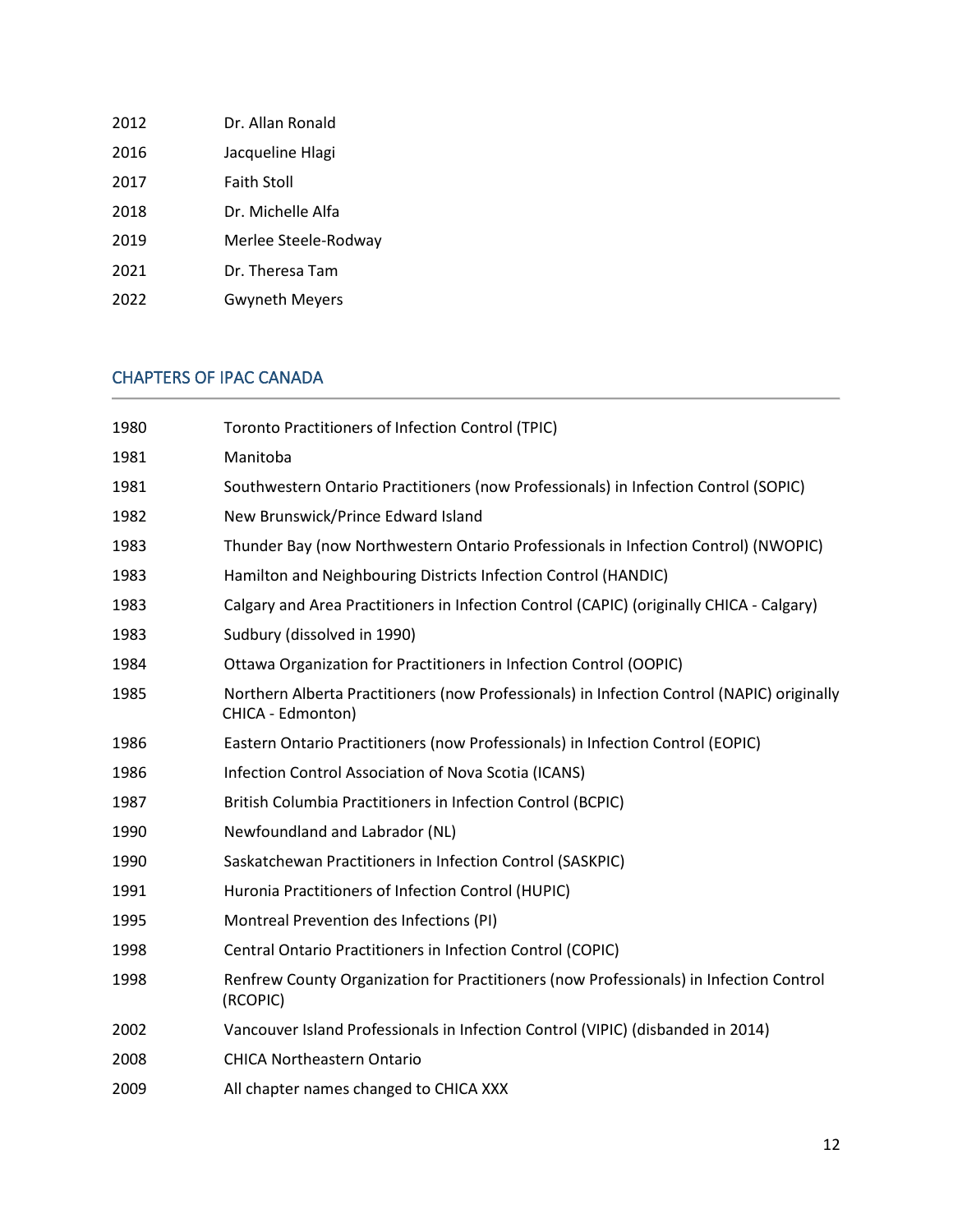| 2010 | <b>CHICA Peel Region</b>                                       |
|------|----------------------------------------------------------------|
| 2011 | CHICA Simcoe-Muskoka                                           |
| 2014 | All chapter names changed to IPAC xxx                          |
| 2017 | PCI Montreal Chapter changes name to PCI Qc                    |
| 2019 | IPAC Renfrew County Chapter and Simcoe Muskoka Chapter disband |
| 2021 | IPAC PANA Chapter disbanded                                    |

## IPAC CANADA CHAPTER ACHIEVEMENT AWARDS

## **Presented in the year following the achievements.**

| 1988 | Manitoba Chapter                                               |
|------|----------------------------------------------------------------|
| 1989 | <b>Toronto Practitioners of Infection Control</b>              |
| 1990 | <b>British Columbia Practitioners in Infection Control</b>     |
| 1991 | <b>Toronto Practitioners of Infection Control</b>              |
| 1992 | Eastern Ontario Practitioners in Infection Control             |
| 1993 | Southwestern Ontario Practitioners in Infection Control        |
| 1994 | Saskatchewan Practitioners in Infection Control                |
| 1995 | Manitoba Chapter                                               |
| 1996 | <b>British Columbia Practitioners in Infection Control</b>     |
| 1997 | Southwestern Ontario Practitioners in Infection Control        |
| 1998 | Saskatchewan Practitioners in Infection Control                |
| 1999 | Calgary and Area Practitioners in Infection Control            |
| 2000 | Manitoba Chapter                                               |
| 200  | Hamilton & Neighboring Districts in Infection Control (HANDIC) |
| 2002 | Eastern Ontario Professionals in Infection Control (EOPIC)     |
| 2003 | Not available                                                  |
| 2004 | Eastern Ontario Professionals in Infection Control (EOPIC)     |
| 2005 | <b>CHICA Southern Alberta</b>                                  |
| 2006 | Toronto Professionals in Infection Control (TPIC)              |
| 2007 | CHICA Southwestern Ontario Professionals in Infection Control  |
| 2008 | Toronto Professionals in Infection Control (TPIC)              |
| 2009 | <b>CHICA HANDIC</b>                                            |
| 2010 | <b>CHICA Southwestern Ontario</b>                              |
| 2011 | <b>CHICA-Eastern Ontario</b>                                   |
| 2012 | CHICA-HANDIC                                                   |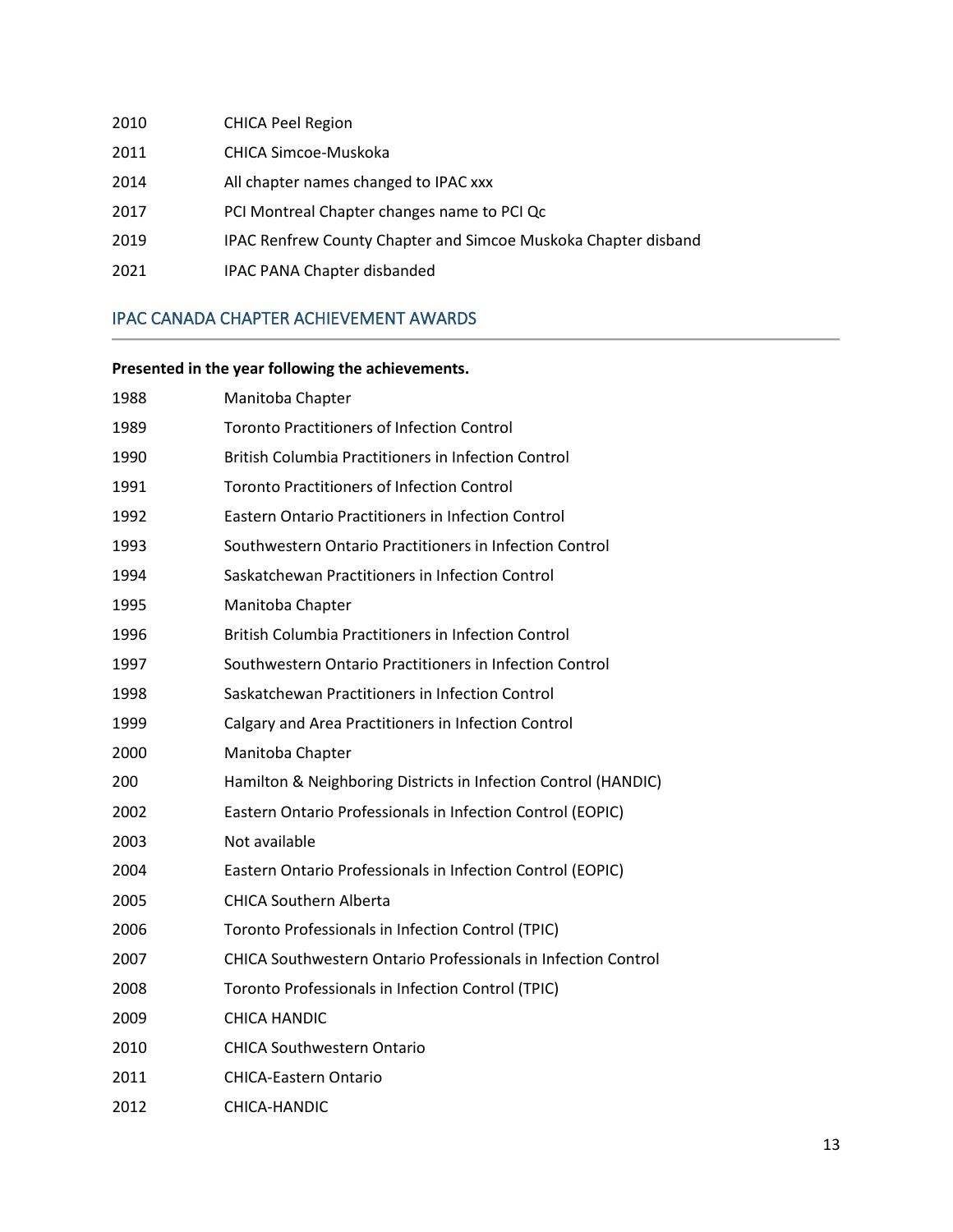| 2013 | <b>IPAC Southern Alberta</b>     |
|------|----------------------------------|
| 2014 | IPAC Newfoundland Labrador       |
| 2015 | <b>IPAC PANA</b>                 |
| 2016 | <b>IPAC PANA</b>                 |
| 2017 | <b>IPAC Ottawa Region</b>        |
| 2018 | <b>IPAC GTA</b>                  |
| 2019 | <b>IPAC Southwestern Ontario</b> |
| 2020 | <b>IPAC Southwestern Ontario</b> |
| 2021 | IPAC GTA                         |

## NATIONAL INFECTION CONTROL WEEK POSTER CONTEST HOST CHAPTERS (RECORDS NOT AVAILABLE PRIOR TO 2004)

| 2004 | VANCOUVER ISLAND                 |
|------|----------------------------------|
| 2005 | <b>HANDIC</b>                    |
| 2006 | <b>TPIC</b>                      |
| 2007 | Northern Alberta                 |
| 2008 | <b>SOPIC</b>                     |
| 2009 | Manitoba                         |
| 2010 | Newfoundland Labrador            |
| 2011 | Eastern Ontario                  |
| 2012 | <b>New Brunswick/PEI</b>         |
| 2013 | <b>HUPIC</b>                     |
| 2014 | Ottawa Region                    |
| 2015 | <b>Central South Ontario</b>     |
| 2016 | Simcoe Muskoka                   |
| 2017 | Nova Scotia                      |
| 2018 | <b>PANA</b>                      |
| 2019 | Northeastern Ontario             |
| 2020 | <b>British Columbia</b>          |
| 2021 | <b>SASKPIC</b>                   |
| 2022 | <b>IPAC Central East Ontario</b> |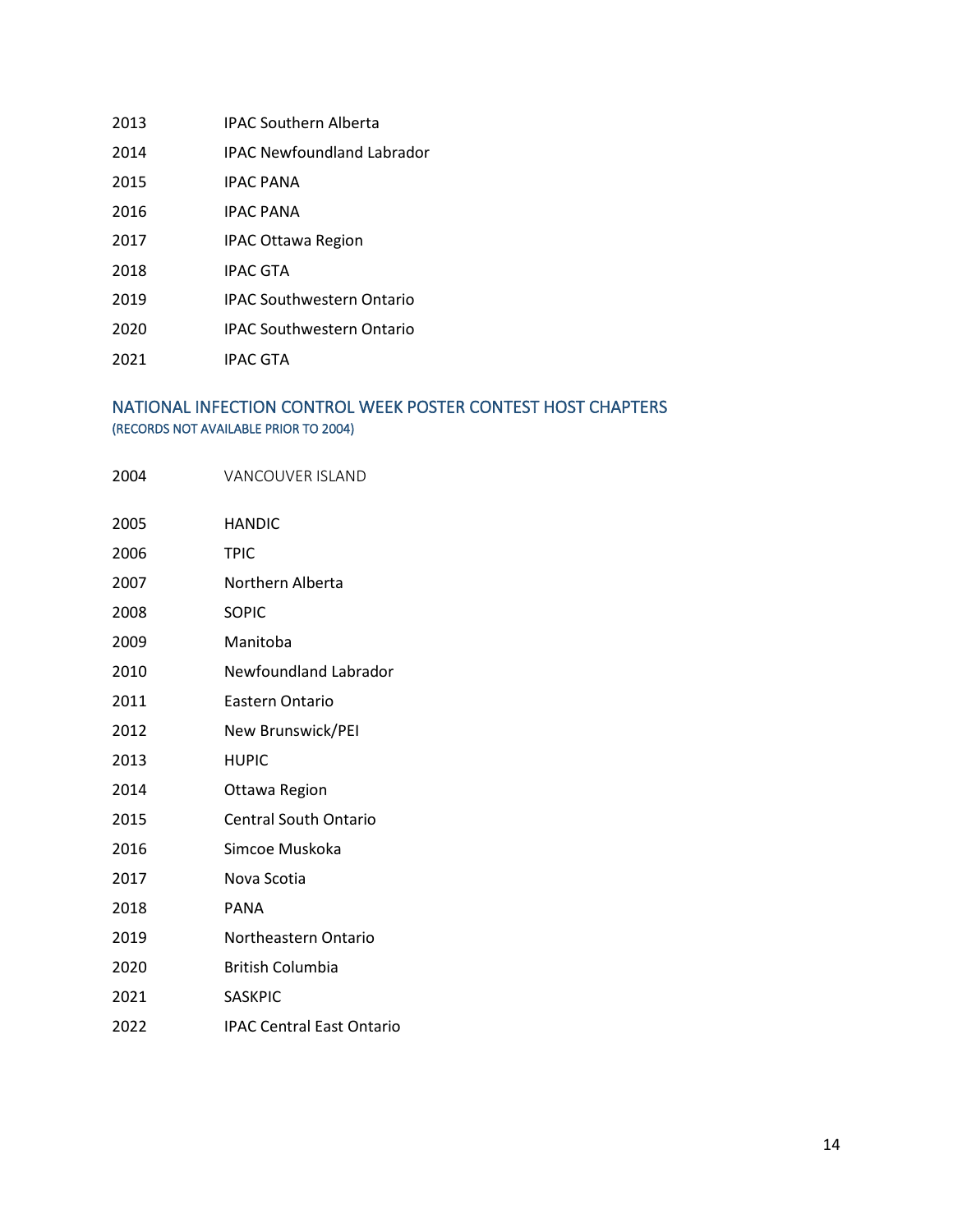## NATIONAL INFECTION CONTROL WEEK POSTER AWARD WINNERS (SPONSOR)

| 1989 | Public Relations Committee: Check With CHICA                                                                                                     |
|------|--------------------------------------------------------------------------------------------------------------------------------------------------|
| 1990 | Pat Piaskowski: Hands That Care                                                                                                                  |
| 1991 | no entries                                                                                                                                       |
| 1992 | Suzanne Michels: Break the Chain                                                                                                                 |
| 1993 | Elaine Muncaster: The Germ - Prevention is the Ticket                                                                                            |
| 1994 | Marilyn Binning: Bridge The Gap                                                                                                                  |
| 1995 | C. Brownlee: Clean YesGerms No (Handwashing)                                                                                                     |
| 1996 | Pauline Kumjak: Hepatitis Awareness & Prevention (Schering Canada)                                                                               |
| 1997 | Jane Fader: Influenza Prevention (Pasteur Merieux Connaught)                                                                                     |
| 1998 | Carol Whyman: Antibiotic Resistant Organisms (Vernacare)                                                                                         |
| 1999 | Marlene Charlton: Infection Control It's Everyone's Business (Ecolab)                                                                            |
| 2000 | Bernice Thompson: Infection Control: Back to a New Beginning (Source Medical)                                                                    |
| 2001 | Lee Ramage: The Infection Control OdysseyA Wise Investment (Virox)                                                                               |
| 2002 | Angelica Lynch: Stop the Hesitation! Get the Vaccination! (Aventis)                                                                              |
| 2003 | Lee Ramage: The Intention is Prevention (Deb Canada)                                                                                             |
| 2004 | May Griffiths Turner: Protect Yourself! Protect Others! (Remington Medical)                                                                      |
| 2005 | Lori Jessome: Infection Control Professionals-Partners in Prevention (Ecolab - annual<br>sponsor)                                                |
| 2006 | Esther Giesbrecht: Infection Prevention: Planning for Tomorrow (Ecolab - annual<br>sponsor)                                                      |
| 2007 | Laurie Boyer: Infection Prevention and Control-Practice and Participate (Ecolab - annual<br>sponsor)                                             |
| 2008 | Ellen Otterbein: AROs - A Call to Action (Ecolab - annual sponsor)                                                                               |
| 2009 | Catherine Baker: The Power of One (Ecolab - annual sponsor)                                                                                      |
| 2010 | Melody Cordoviz: Infection Control: It's Simple! (Ecolab - annual sponsor)                                                                       |
| 2011 | Credit Valley Hospital: Infection Control - Are You In? (Ecolab - annual sponsor)                                                                |
| 2012 | Bridget Maxwell: Spread Knowledge, Not Infection (Ecolab - annual sponsor)                                                                       |
| 2013 | Eleanor Paget: PsstPass It On: Infection Control Matters (Ecolab - annual sponsor)                                                               |
| 2014 | David Ryding: Infection Prevention: Staying Ahead of the Game (Ecolab - annual sponsor)                                                          |
| 2015 | David Ryding: Think Global Act Local: It's in your Hands (Ecolab - annual sponsor)                                                               |
| 2016 | Lakeridge Health Team: Infection Prevention and Control Professionals: The Core of<br>Infection Prevention and Control (Ecolab - annual sponsor) |
| 2017 | David Ryding: Infection Prevention and Control: It's a Team Thing! (Ecolab - annual<br>sponsor)                                                  |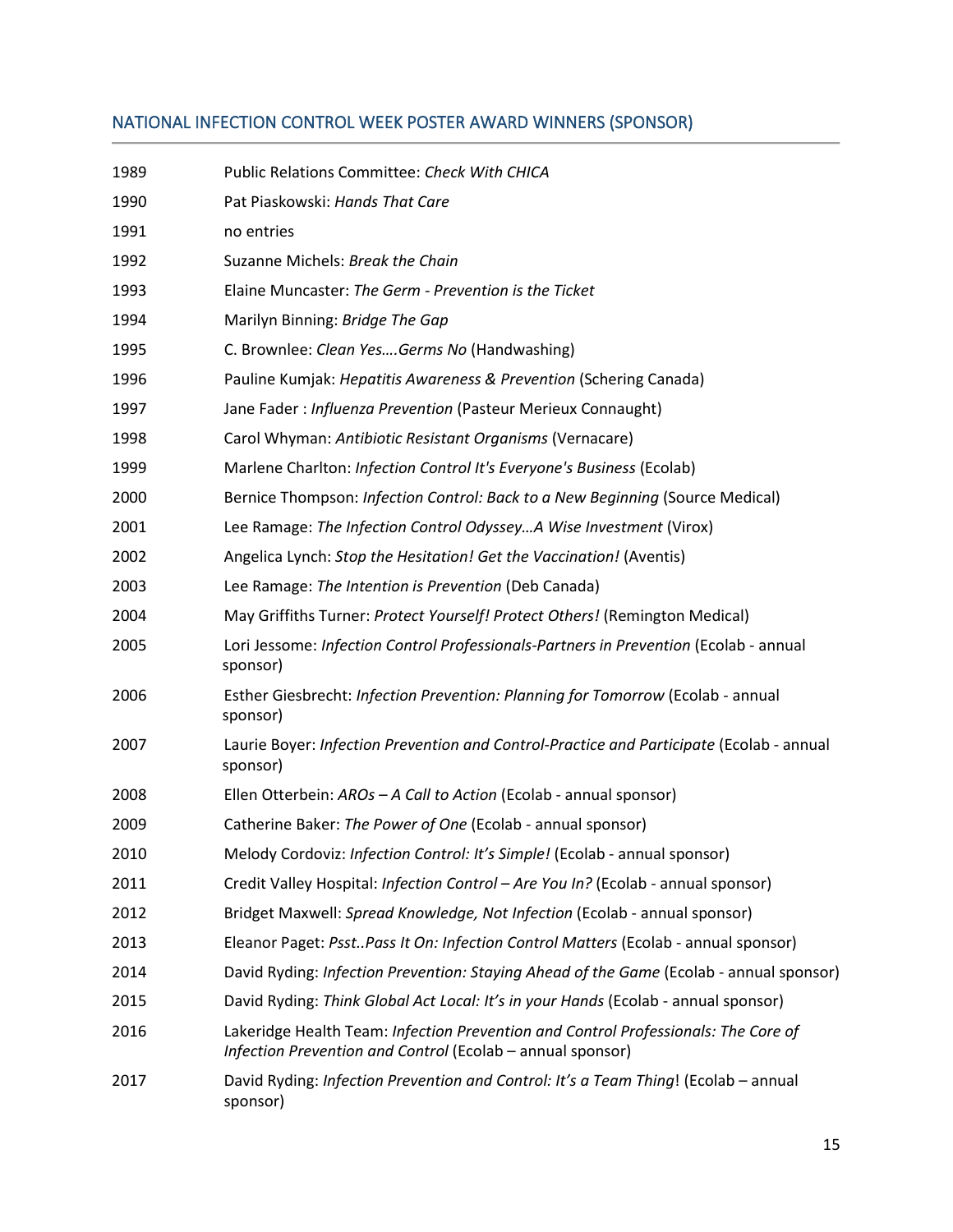## CIC CHAPTER AWARD (PRESENTED IN THE FOLLOWING YEAR)

| 1997 | <b>SASKPIC</b>                                                                                                              |
|------|-----------------------------------------------------------------------------------------------------------------------------|
| 1998 | <b>SOPIC</b>                                                                                                                |
| 1999 | <b>CAPIC</b>                                                                                                                |
| 2000 | <b>MANITOBA</b>                                                                                                             |
| 2001 | <b>EOPIC</b>                                                                                                                |
| 2002 | <b>EOPIC</b>                                                                                                                |
| 2003 | <b>CHICA Southern Alberta</b>                                                                                               |
| 2004 | <b>CHICA Southern Alberta</b>                                                                                               |
| 2005 | <b>CHICA Southern Alberta</b>                                                                                               |
| 2006 | <b>TPIC</b>                                                                                                                 |
| 2007 | <b>TPIC</b>                                                                                                                 |
|      |                                                                                                                             |
| 2008 | CBIC discontinued the Canadian Award. The association now presents annual award<br>known as 'CIC Chapter of the Year Award' |
| 2009 | <b>CHICA British Columbia</b>                                                                                               |
| 2010 | No award presented                                                                                                          |
| 2011 | CHICA-HANDIC                                                                                                                |
| 2012 | CHICA-HANDIC                                                                                                                |
| 2013 | <b>IPAC GTA</b>                                                                                                             |
| 2014 | <b>IPAC GTA</b>                                                                                                             |
| 2015 | <b>IPAC Newfoundland Labrador</b>                                                                                           |
| 2016 | <b>IPAC GTA</b>                                                                                                             |
| 2017 | <b>IPAC GTA</b>                                                                                                             |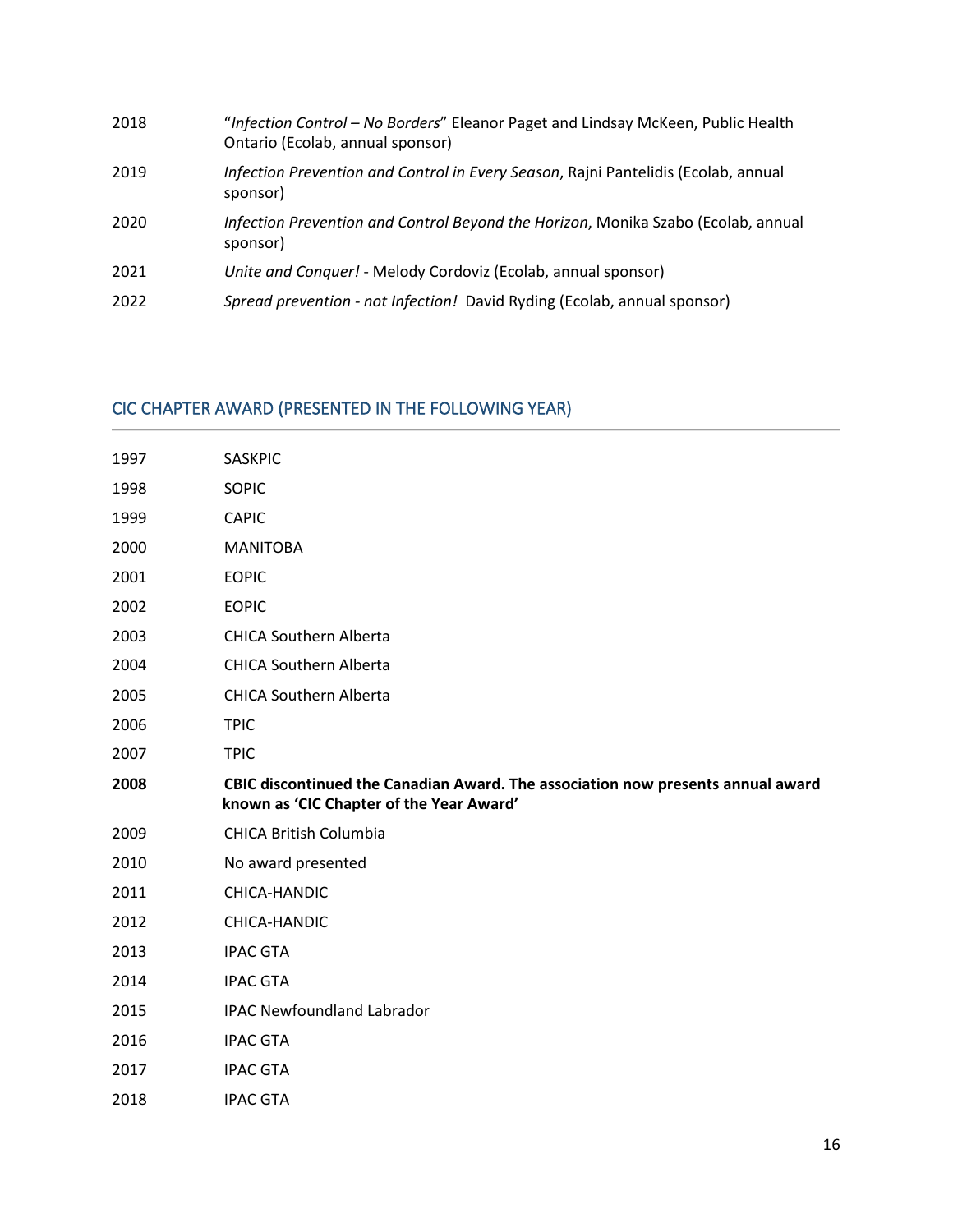2019 IPAC GTA 2020 SASKPIC 2021 IPAC Eastern Ontario

## CONFERENCES/SYMPOSIA

| Jasper             | <b>July 1978</b> | Inaugural Meeting/Conference                                         |
|--------------------|------------------|----------------------------------------------------------------------|
| Toronto            | April 1979       | 2 <sup>nd</sup> National Infection Control Symposium                 |
| Montreal           | April 1981       | Prevention '81                                                       |
| Halifax            | June 1982        | Symposium on Infection Control                                       |
| Winnipeg           | June 1983        | Infection Control '83                                                |
| Toronto            | April 1984       | <b>Management Seminar</b>                                            |
| Saint John         | June 1985        | The Hospital & Beyond                                                |
| London             | June 1986        | New Horizons in Infection Control                                    |
| Vancouver          | April 1987       | <b>Pacific Reflections</b>                                           |
| Ottawa             | June 1988        | Capital Ideas for Infection Control                                  |
| Toronto            | April 1989       | Soaring to New Heights                                               |
| Kingston           | June 1990        | Sailing into the 90's                                                |
| Montreal           | April 1991       | 2000 Getting Ready                                                   |
| Hamilton           | May 1992         | <b>Spreading Our Wings</b>                                           |
| Edmonton           | April 1993       | <b>Expanding the Focus</b>                                           |
| Halifax            | June 1994        | <b>Making Waves</b>                                                  |
| Winnipeg           | May 1995         | Prairie Connections - Infection Control '95 (1st national organized) |
| Vancouver          | April 1996       | Pacific Transformations: Ideas into Action                           |
| Quebec City        | May 1997         | Nouvelles Avenues/New Ways                                           |
| Kananaskis         | May 1998         | Moving Mountains - Building on Our Past                              |
| Moncton            | May 1999         | Eastern Link                                                         |
| Toronto            | May 2000         | The Sky's the Limit Into the Next Millennium                         |
| Victoria           | Nov 2001         | Conjoint Meeting with CACMID & CIDS                                  |
| St. John's         | 2002             |                                                                      |
| <b>Thunder Bay</b> | 2003             | Waking the Sleeping Giant                                            |
| Calgary            | March 2004       | Conjoint Meeting with AMMI                                           |
| Winnipeg           | 2005             | <b>Charting New Horizons</b>                                         |
| London             | 2006             | <b>Bridging Global Partnerships</b>                                  |
| Edmonton           | 2007             | Changing, Evolving, Improving                                        |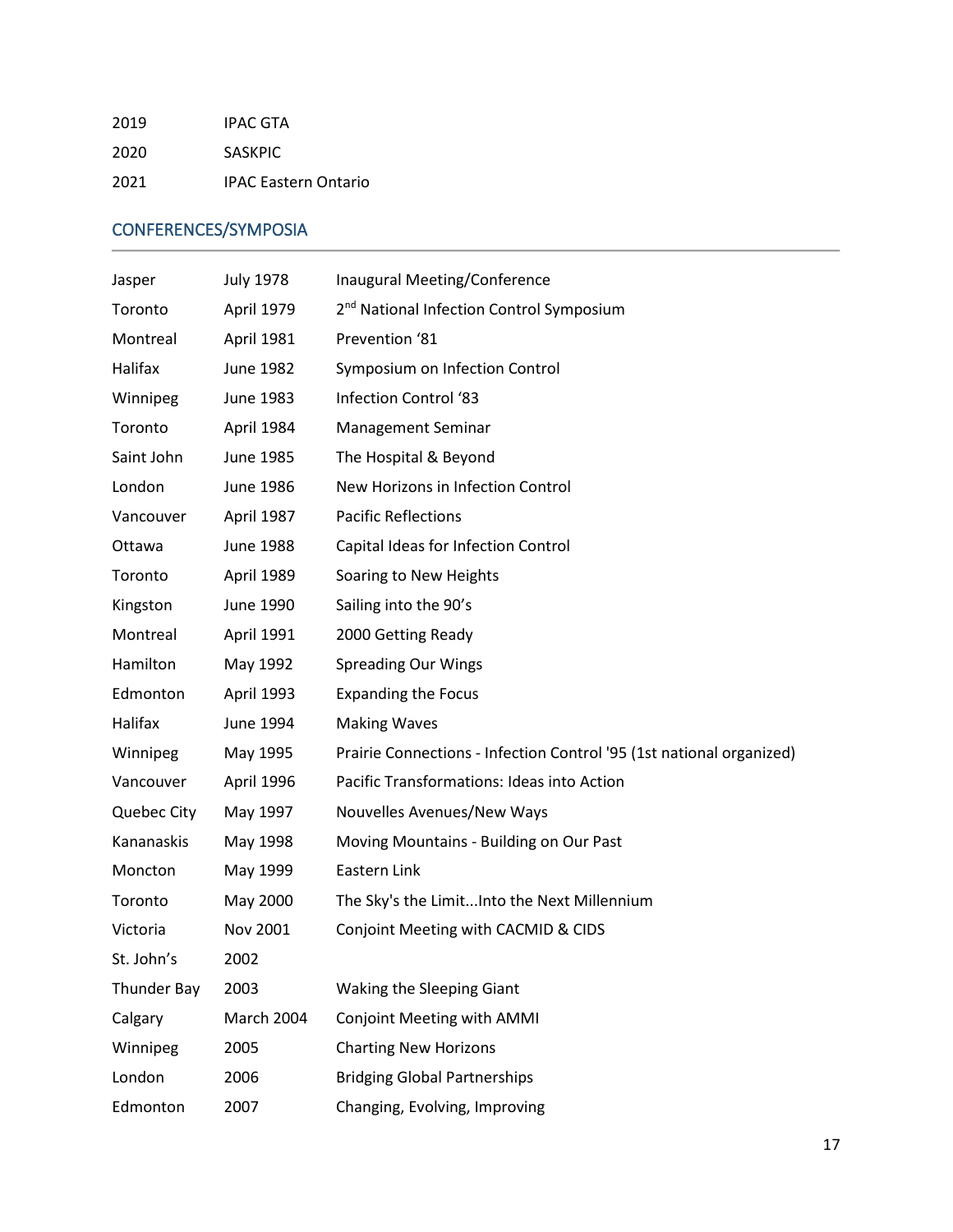| Montreal                      | 2008      | Mosaic/Mosaique – Conjoint meeting with AIPI                                                                                         |
|-------------------------------|-----------|--------------------------------------------------------------------------------------------------------------------------------------|
| St. John's                    | May 2009  | Solid FoundationsShifting Horizons                                                                                                   |
| Vancouver                     | May 2010  | Golden OpportunitiesSoaring to New Heights                                                                                           |
| Toronto                       | May 2011  | Leadership in Action - Innovation, Inspiration, Influence                                                                            |
| Saskatoon                     | May 2012  | Growing for the Future                                                                                                               |
| Ottawa                        | May 2013  | O Canada! On Guard for Thee!                                                                                                         |
| Halifax                       | May 2014  | Prevention - A Port in Any Storm                                                                                                     |
| Victoria                      | June 2015 | Surfing Waves of Change                                                                                                              |
| Niagara Falls                 | May 2016  | Wisdom Begins with Wonder                                                                                                            |
| Charlottetown                 | May 2017  | New Paradigm Ahead                                                                                                                   |
| Banff, AB                     | May 2018  | <b>Climbing Mountains</b>                                                                                                            |
| Québec, QC                    | May 2019  | Conjoint Conference with the International Federation of Infection<br>Control, Innovate Integrate Motivate/ motiver innover intégrer |
| Winnipeg, MB                  | May 2020  | 20/20 Vision: What's on the Horizon? (Conference cancelled due to<br>COVID-19)                                                       |
| Virtual Conference May 2021   |           | 2021: NOW What's on the Horizon?                                                                                                     |
| Virtual Conference April 2022 |           | Connecting People, Science, Practice                                                                                                 |

## MEMBERSHIP

|                           | (From 1995 numbers include individuals from Institutional Memberships) |                              |
|---------------------------|------------------------------------------------------------------------|------------------------------|
| 1976 - 39 charter members | $1994 - 829$                                                           | $2012 - 1675$                |
| 1977 - 38                 | $1995 - 858$                                                           | $2013 - 1670$                |
| 1980 - 225                | 1996 - 784                                                             | 2014 - 1650                  |
| 1981 - 426                | 1997 - 803                                                             | 2015 - 1625                  |
| 1982 - 367                | 1998 - 802                                                             | 2016 - 1538                  |
| 1985 - 478                | 1999 - 825                                                             | 2017 - 1517                  |
| 1986 - 570                | $2000 - 855$ (Incl. 91)                                                | 2018 - 1470                  |
| 1987 - 587                | institutions)                                                          |                              |
| 1989 - 639                | 2006 - 1372                                                            | 2019 - 1480<br>$2020 - 1487$ |
| $1990 - 689$              | $2009 - 1647$                                                          |                              |
| $1993 - 818$              | 2010 - 1681                                                            | 2021 - 1753                  |
|                           | 2011 - 1695                                                            |                              |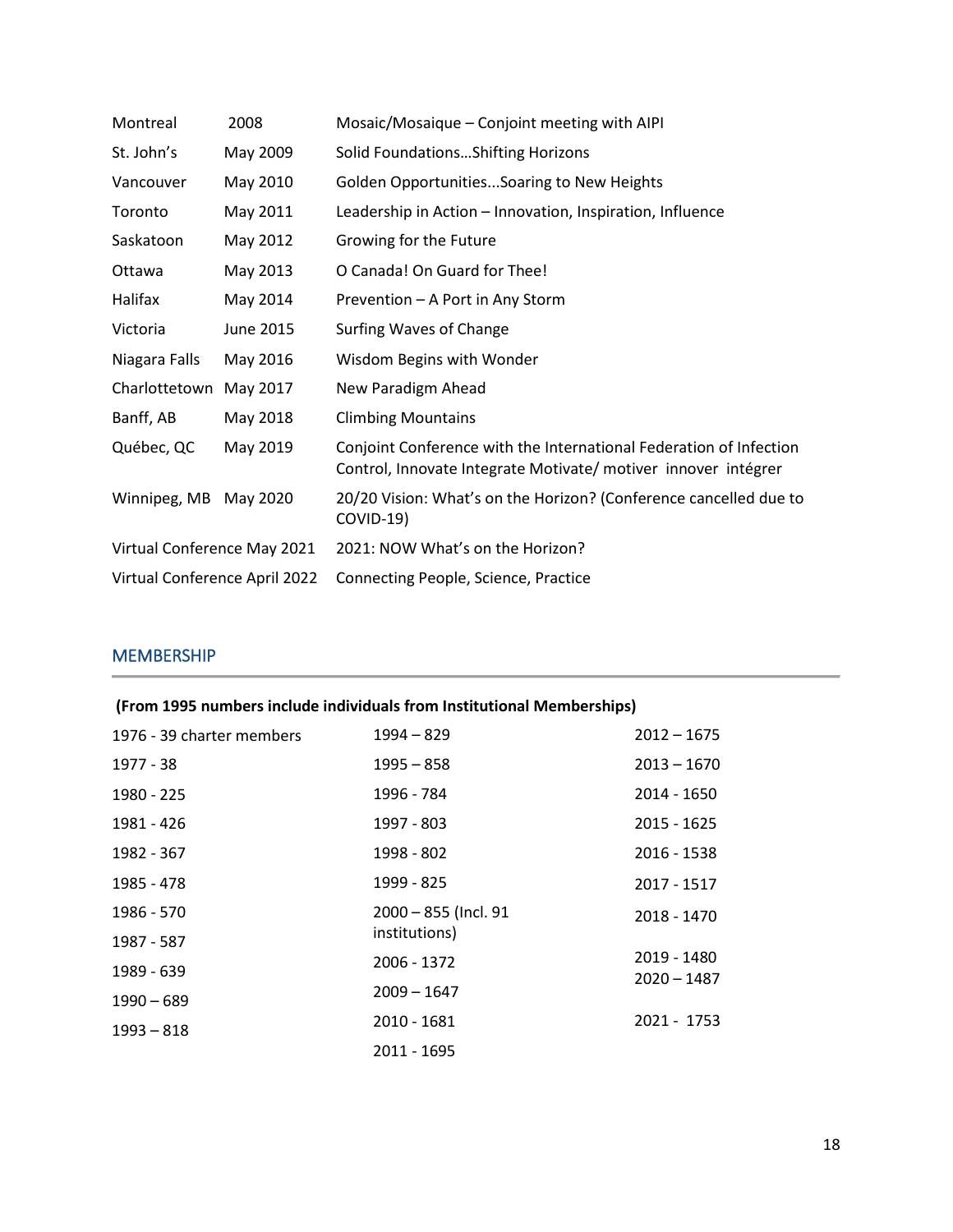## PATRONS

## **(Records incomplete prior to 1992)**

| Company                                                 | 1992 | 1993               | 1994    | 1995                    | 1996               | 1997                      | 1998                      | 1999               | 2000 | 2001                      | 2002                    | 2003               | 2004           |
|---------------------------------------------------------|------|--------------------|---------|-------------------------|--------------------|---------------------------|---------------------------|--------------------|------|---------------------------|-------------------------|--------------------|----------------|
| 3M Canada                                               |      |                    |         |                         |                    |                           |                           |                    | Χ    | Χ                         | Χ                       |                    |                |
| <b>ARJO</b>                                             |      |                    |         |                         |                    |                           |                           |                    |      |                           | XX                      |                    |                |
| <b>Aventis Pasteur</b>                                  |      |                    |         |                         |                    |                           |                           |                    | X    |                           |                         |                    |                |
| <b>Bard Canada</b>                                      |      |                    |         |                         |                    |                           |                           | X                  | Χ    | X                         | Χ                       |                    |                |
| <b>Baxter</b>                                           |      |                    | X       | X                       |                    |                           |                           |                    | X    |                           |                         |                    |                |
| Bayer Inc.                                              |      |                    |         |                         | $\mathsf{X}$       |                           |                           |                    |      |                           |                         |                    |                |
| Becton Dickinson Canada                                 | Χ    | $\pmb{\mathsf{X}}$ | Χ       | Χ                       | $\sf X$            | $\pmb{\mathsf{X}}$        | X                         | $\pmb{\mathsf{X}}$ | Χ    | $\boldsymbol{\mathsf{X}}$ | Χ                       |                    |                |
| Bristol-Myers Squibb                                    |      | $\mathsf{x}$       |         | $\mathsf{\overline{X}}$ |                    |                           |                           |                    |      |                           |                         |                    |                |
| Canada Inc.                                             |      |                    |         |                         |                    |                           |                           |                    |      |                           |                         |                    |                |
| <b>Canadian Theatre Products</b>                        |      |                    |         |                         |                    | $\mathsf{X}$              |                           |                    |      |                           |                         |                    |                |
| Connaught Laboratories Ltd.                             |      |                    |         | $\pmb{\mathsf{X}}$      |                    |                           |                           |                    |      |                           |                         |                    |                |
| Deb Canada                                              |      | Χ                  | Χ       | $\pmb{\mathsf{X}}$      | Χ                  | X                         | X                         | Χ                  | Χ    | Χ                         | Χ                       | x                  | Χ              |
| <b>Ecolab Professional</b>                              | X    | X                  | $\sf X$ | $\overline{\mathsf{X}}$ | $\mathsf{X}$       | $\overline{\mathsf{X}}$   | $\sf X$                   | X                  | X    | $\mathsf{X}$              | $\overline{\mathsf{x}}$ | X                  | X              |
| Products                                                |      |                    |         |                         |                    |                           |                           |                    |      |                           |                         |                    |                |
| (Huntington prior to 1996)<br>Johnson & Johnson Medical |      |                    |         |                         |                    |                           |                           |                    |      |                           |                         |                    |                |
| Products                                                |      |                    |         |                         | $\mathsf{\chi}$    | $\mathsf{\chi}$           | $\mathsf{X}$              | X                  | X    | $\mathsf{X}$              | X                       |                    |                |
| Johnson Wax                                             |      |                    |         |                         |                    |                           |                           |                    |      | X                         |                         |                    |                |
| Kendall Healthcare Products                             |      |                    |         | X                       | $\mathsf{X}$       | $\mathsf{X}$              | $\pmb{\times}$            |                    |      |                           |                         |                    |                |
| Laura Line                                              |      |                    |         |                         |                    |                           |                           |                    |      | $\pmb{\chi}$              | Χ                       |                    |                |
| Les Enterprises Solumed                                 |      |                    |         |                         |                    |                           |                           |                    |      |                           | X                       |                    |                |
| Miles Canada Inc.                                       |      | X                  | X       | X                       |                    |                           |                           |                    |      |                           |                         |                    |                |
| (Dome Pharmaceuticals                                   |      |                    |         |                         |                    |                           |                           |                    |      |                           |                         |                    |                |
| prior to 1994)                                          |      |                    |         |                         |                    |                           |                           |                    |      |                           |                         |                    |                |
| <b>MRL Pharmaceutical</b>                               |      |                    |         |                         |                    |                           |                           |                    | X    |                           |                         |                    |                |
| Services                                                |      |                    |         |                         |                    |                           |                           |                    |      |                           |                         |                    |                |
| <b>Nice-Pak Products</b>                                |      |                    |         |                         |                    |                           |                           |                    |      |                           | X                       |                    |                |
| Pasteur Merieux Connaught                               |      |                    |         |                         |                    |                           | X                         | Χ                  | X    | $\mathsf{X}$              |                         |                    |                |
| Remington                                               |      |                    |         |                         |                    |                           |                           |                    | X    | $\mathsf{\chi}$           | X                       |                    |                |
| Safe-tec Canada                                         |      |                    |         | Χ                       |                    |                           |                           |                    |      |                           |                         |                    |                |
| <b>SciCan</b>                                           |      |                    |         | X                       | X                  | X                         | X                         | Χ                  | X    | X                         | Χ                       | Χ                  | X              |
| Smith & Nephew Inc.                                     | Χ    | Χ                  | Χ       | X                       | $\pmb{\mathsf{X}}$ | $\boldsymbol{\mathsf{X}}$ | X                         | Χ                  | Χ    | $\pmb{\mathsf{X}}$        | X                       | $\pmb{\mathsf{X}}$ |                |
| Source Medical                                          |      |                    |         |                         |                    |                           |                           |                    | Χ    | $\pmb{\mathsf{X}}$        |                         |                    |                |
| Virox Technologies Inc.                                 |      |                    |         |                         |                    |                           | X                         | X                  | Χ    | X                         | Χ                       | x                  | $\pmb{\times}$ |
| <b>Wescom Solutions</b>                                 |      |                    |         |                         |                    |                           |                           | Χ                  | Χ    |                           |                         |                    |                |
| Wood Wyant Inc.                                         |      |                    |         |                         | X                  | X                         | $\boldsymbol{\mathsf{X}}$ | X                  | X    | $\boldsymbol{\mathsf{X}}$ | Χ                       | X                  | X              |
| Zeneca Pharma Inc.<br>(ICI Pharma prior to 1993)        | X    | X                  | X       |                         |                    |                           |                           |                    |      |                           |                         |                    |                |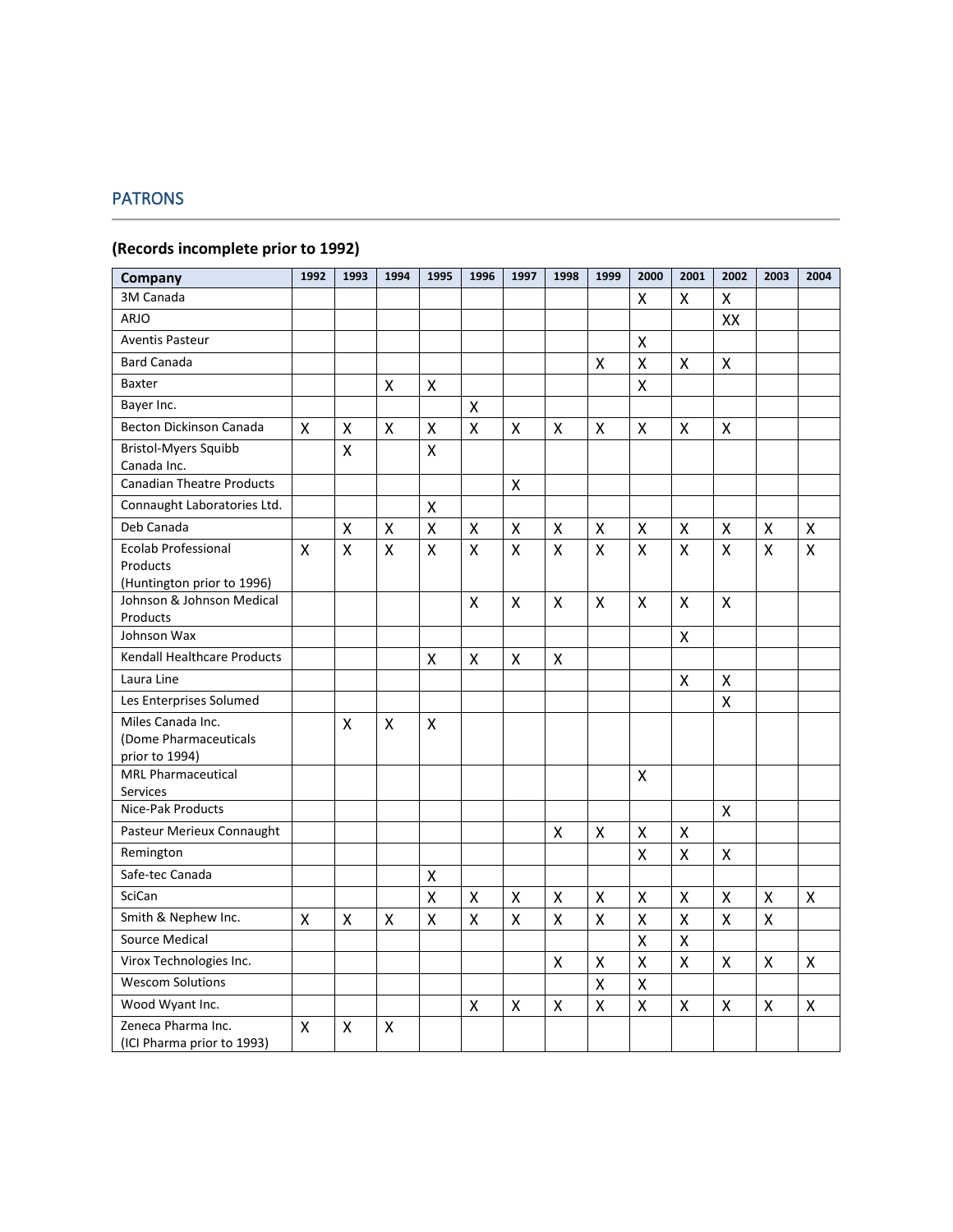In addition to the Patrons, members acknowledge the many other companies that have supported the Association since it's inception as sponsors and exhibitors. In 2008, the membership category was changed to 'Industry Member'. In 2009, the membership category was changed to 'Corporate Member.'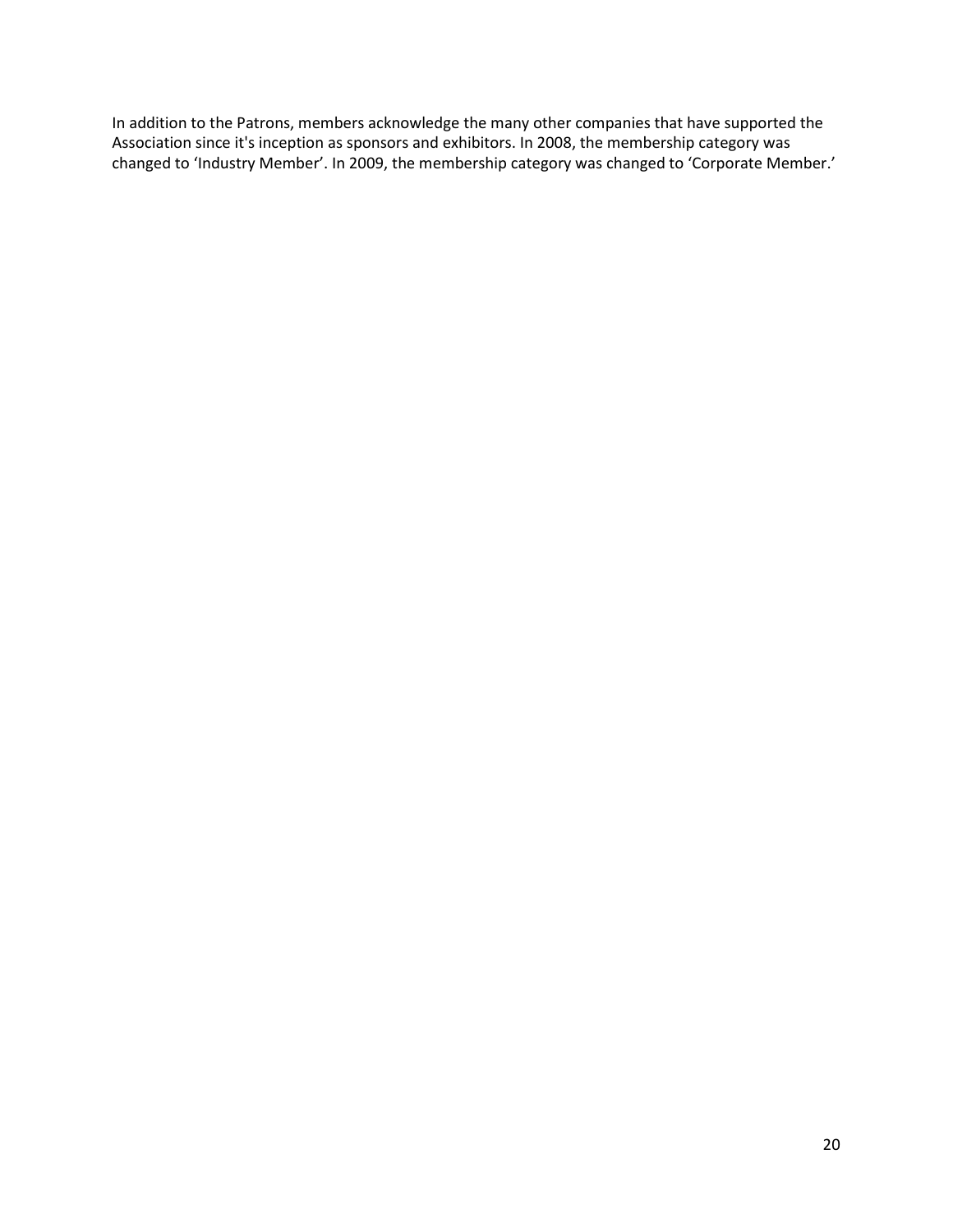## **Corporate Members 2009-2020**

| <b>Company</b>             | 2009               | 2010                      | 2011               | 2012               | 2013               | 2014               | 2015               | 2016               | 2017               | 2018               | 2019               | 2020               |
|----------------------------|--------------------|---------------------------|--------------------|--------------------|--------------------|--------------------|--------------------|--------------------|--------------------|--------------------|--------------------|--------------------|
| 3M Canada                  | X                  | X                         | X                  | X                  | $\pmb{\mathsf{x}}$ | X                  | $\pmb{\mathsf{x}}$ | X                  | X                  | X                  | X                  | X                  |
| <b>Abbott Laboratories</b> | X                  | X                         | X                  |                    |                    |                    |                    |                    |                    |                    |                    |                    |
| <b>AMG Medical</b>         |                    |                           |                    |                    |                    |                    |                    |                    |                    |                    |                    | X                  |
| Ansell Canada              |                    |                           |                    | $\pmb{\mathsf{x}}$ | $\pmb{\mathsf{x}}$ | $\pmb{\mathsf{x}}$ | $\pmb{\mathsf{x}}$ | $\pmb{\mathsf{X}}$ | $\pmb{\mathsf{X}}$ |                    |                    |                    |
| ArjoHuntleigh              | X                  | X                         | X                  | X                  | X                  | X                  | X                  | X                  | $\pmb{\mathsf{X}}$ | Χ                  | Χ                  | X                  |
| <b>Baxter Canada</b>       | X                  | X                         | X                  | X                  |                    |                    |                    |                    |                    |                    |                    |                    |
| <b>BD Canada</b>           | X                  | X                         | X                  | X                  | X                  | X                  |                    |                    |                    | Χ                  | Χ                  | $\pmb{\times}$     |
| Chem-Aqua                  |                    |                           |                    |                    |                    |                    | $\pmb{\mathsf{x}}$ | $\pmb{\mathsf{X}}$ | $\pmb{\mathsf{X}}$ | $\pmb{\mathsf{X}}$ | Χ                  | X                  |
| Cantel (Canada) Inc.       |                    |                           |                    |                    |                    |                    |                    |                    |                    |                    | Χ                  | $\pmb{\times}$     |
| Class 1/Prescientx         |                    |                           |                    |                    |                    | $\pmb{\mathsf{x}}$ | $\pmb{\mathsf{x}}$ | X                  | $\pmb{\mathsf{X}}$ | $\pmb{\mathsf{X}}$ | X                  | $\mathsf X$        |
| Citron Hygiene             |                    |                           |                    |                    |                    |                    |                    |                    |                    | X                  | Χ                  | X                  |
| Covidien                   | x                  | X                         | X                  | X                  | X                  |                    |                    |                    |                    |                    |                    |                    |
| Canadian Standards         |                    |                           |                    |                    |                    |                    |                    |                    |                    |                    | X                  | X                  |
| Assoc.                     |                    |                           |                    |                    |                    |                    |                    |                    |                    |                    |                    |                    |
| Deb Med/SCJ                | X                  | X                         | X                  | X                  | $\pmb{\mathsf{X}}$ | X                  | X                  | X                  | $\pmb{\mathsf{X}}$ | Χ                  | X                  | X                  |
| Diversey Inc.              |                    |                           |                    |                    | X                  | $\pmb{\mathsf{x}}$ | X                  | Χ                  | $\pmb{\mathsf{X}}$ | $\pmb{\mathsf{X}}$ | Χ                  | $\mathsf X$        |
| Ecolab                     | $\pmb{\mathsf{x}}$ | $\pmb{\mathsf{X}}$        | $\pmb{\mathsf{X}}$ | $\pmb{\mathsf{x}}$ | $\pmb{\mathsf{x}}$ | $\pmb{\mathsf{x}}$ | $\pmb{\mathsf{x}}$ | X                  | Χ                  | X                  | X                  | X                  |
| ergoCentric Seating        |                    |                           | $\pmb{\times}$     | X                  | $\pmb{\times}$     | $\pmb{\times}$     | $\pmb{\times}$     | X                  | $\pmb{\mathsf{X}}$ |                    |                    |                    |
| Systems                    |                    |                           |                    |                    |                    |                    |                    |                    |                    |                    |                    |                    |
| Ethicon (division of J&J)  | $\pmb{\mathsf{x}}$ | $\pmb{\mathsf{x}}$        | X                  | X                  | $\pmb{\mathsf{x}}$ | $\pmb{\mathsf{x}}$ |                    |                    |                    |                    |                    |                    |
| <b>GOJO Industries</b>     | x                  | X                         | X                  | x                  | X                  | X                  | X                  | Χ                  | X                  | Χ                  | Χ                  | X                  |
| Handymetrics               |                    |                           |                    |                    |                    |                    | x                  | X                  | $\pmb{\mathsf{X}}$ | $\pmb{\mathsf{X}}$ | X                  | X                  |
| Hygie Canada               |                    |                           |                    | x                  | X                  | x                  | $\pmb{\mathsf{x}}$ | Χ                  | X                  | Χ                  | Χ                  | X                  |
| <b>Imperial Surgical</b>   |                    |                           |                    |                    | X                  | x                  | X                  |                    |                    |                    |                    |                    |
| Laura Line Skin Care       | X                  |                           |                    |                    |                    |                    |                    |                    |                    |                    |                    |                    |
| <b>IPAC Consulting</b>     |                    |                           |                    |                    |                    |                    |                    |                    |                    | Χ                  |                    |                    |
| Maxill Inc.                | $\pmb{\mathsf{x}}$ |                           |                    |                    |                    |                    |                    |                    |                    |                    |                    |                    |
| Medela Canada              |                    |                           |                    |                    | X                  | x                  | x                  | X                  | X                  |                    |                    |                    |
| Medline Canada             | x                  | $\boldsymbol{\mathsf{x}}$ | x                  | x                  | $\pmb{\times}$     | X                  | X                  | Χ                  |                    |                    |                    |                    |
| Nosotech Inc.              |                    |                           |                    |                    |                    |                    | X                  | Χ                  | X                  | $\pmb{\mathsf{X}}$ |                    |                    |
| Pharmax Ltd.               | X                  | $\pmb{\times}$            | $\pmb{\mathsf{x}}$ |                    |                    |                    |                    |                    |                    |                    |                    |                    |
| Ophardt Hygiene            |                    |                           |                    |                    |                    |                    |                    |                    |                    |                    | $\pmb{\mathsf{X}}$ | $\pmb{\mathsf{X}}$ |
| Professional               | X                  | x                         | X                  | X                  | X                  | X                  |                    |                    |                    |                    |                    |                    |
| Disposables Int'nl         |                    |                           |                    |                    |                    |                    |                    |                    |                    |                    |                    |                    |
| Rubbermaid Canada          | $\pmb{\mathsf{x}}$ | X                         | X                  | X                  | X                  |                    |                    |                    |                    |                    |                    |                    |
| Sage/Stryker               |                    |                           |                    |                    |                    |                    | $\pmb{\mathsf{X}}$ | X                  | X                  | X                  | X                  | X                  |
| SciCan Ltd.                | $\pmb{\mathsf{x}}$ | $\pmb{\mathsf{X}}$        | $\pmb{\mathsf{x}}$ | $\pmb{\mathsf{X}}$ | $\pmb{\mathsf{x}}$ | $\pmb{\mathsf{x}}$ | $\pmb{\mathsf{x}}$ | X                  | X                  | X                  | X                  | X                  |
| Sani Marc                  |                    |                           |                    |                    |                    |                    |                    |                    |                    |                    | X                  | X                  |
| Smith & Nephew             | $\pmb{\mathsf{x}}$ | $\pmb{\mathsf{X}}$        | $\pmb{\mathsf{x}}$ |                    |                    |                    |                    |                    |                    |                    |                    |                    |
| Solumed                    | $\pmb{\mathsf{x}}$ |                           |                    |                    |                    |                    |                    |                    |                    |                    |                    |                    |
| Stericycle                 |                    |                           |                    |                    | X                  | x                  |                    | X                  |                    |                    | X                  |                    |
| <b>STERIS Canada</b>       | $\pmb{\mathsf{X}}$ | $\pmb{\mathsf{x}}$        | $\pmb{\mathsf{X}}$ | $\pmb{\times}$     | $\pmb{\mathsf{x}}$ | $\pmb{\mathsf{X}}$ | X                  | X                  | X                  | X                  | X                  | X                  |
| The Clorox Company         |                    |                           | $\pmb{\mathsf{X}}$ | $\pmb{\mathsf{x}}$ | $\pmb{\mathsf{x}}$ | $\pmb{\mathsf{x}}$ | $\pmb{\mathsf{x}}$ | X                  | $\pmb{\mathsf{X}}$ | X                  | X                  | X                  |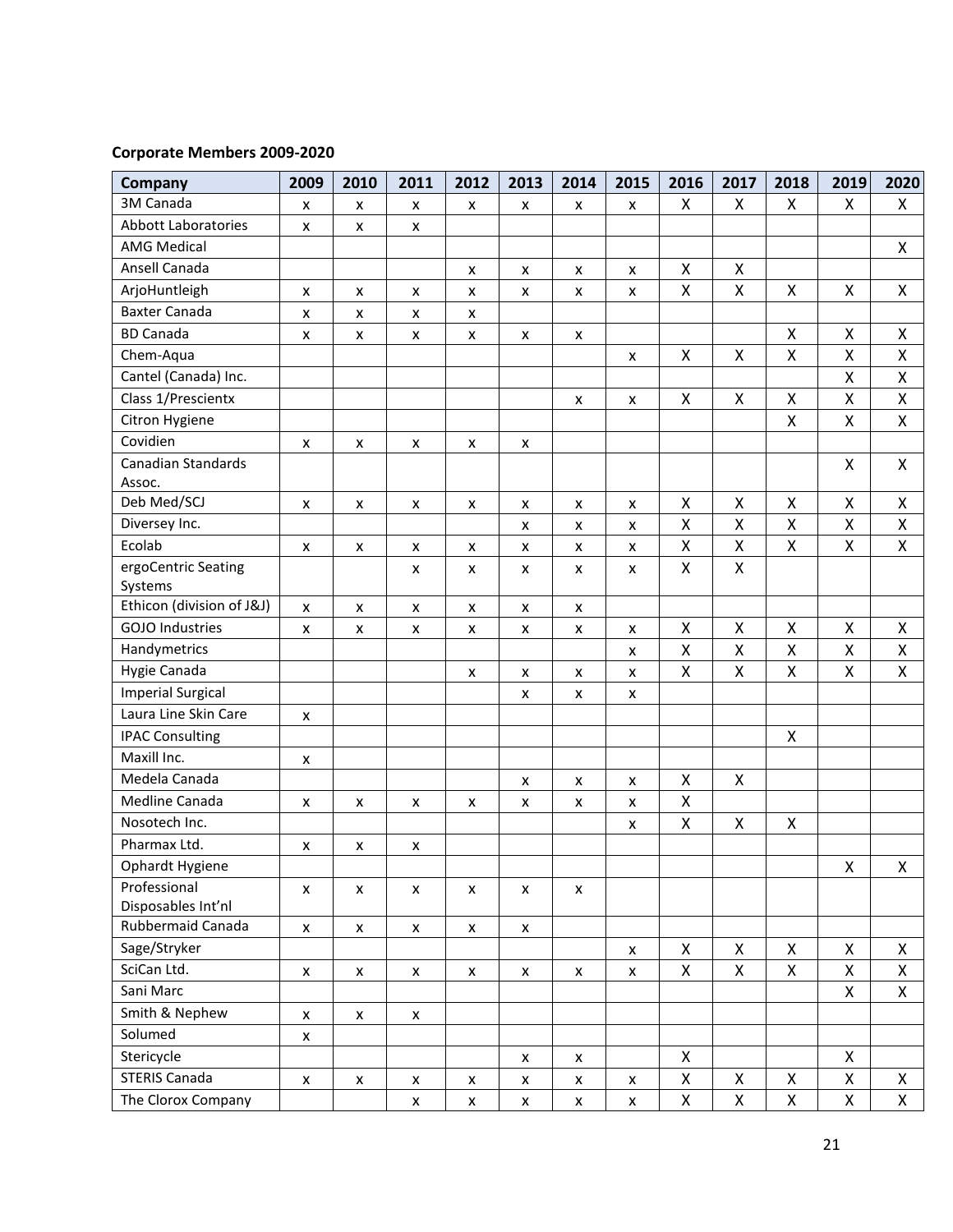| Company                 | 2009              | 2010 | 2011 | 2012   | 2013 | 2014         | 2015              | 2016 | 2017         | 2018              | 2019           | 2020         |
|-------------------------|-------------------|------|------|--------|------|--------------|-------------------|------|--------------|-------------------|----------------|--------------|
| The Stevens Company     | $\checkmark$<br>л | x    | x    | x      | x    | x            | $\checkmark$<br>⋏ |      | χ            | χ                 | v              |              |
| Vernacare Inc.          | v                 | x    | x    | х      | х    | x            | х                 |      | v            | $\checkmark$      | v              |              |
| Virox Technologies Inc. | v                 |      | x    | x      | x    | $\checkmark$ | $\checkmark$<br>Л |      | Χ            | $\checkmark$<br>́ | v              |              |
| <b>Webber Training</b>  | v                 |      | x    | x      | x    | x            | $\checkmark$<br>^ |      | x            | $\checkmark$<br>́ | v              | $\mathbf{v}$ |
| Wood Wyant Inc.         | $\checkmark$<br>́ |      | x    | v<br>⋏ | x    | v<br>Λ       | v<br>Λ            |      | $\checkmark$ | $\checkmark$      | v<br>$\lambda$ |              |

## **CORPORATE MEMBERS 2021 to –**

| <b>Company</b>                  | 2021                    | 2022                    |
|---------------------------------|-------------------------|-------------------------|
| 3M Canada                       | x                       | Χ                       |
| <b>AMG Medical</b>              | X                       | X                       |
| Arjo Huntleigh                  | X                       | X                       |
| <b>BD Canada</b>                | X                       | $\overline{\mathsf{x}}$ |
| Cantel (Canada) Inc.            | X                       |                         |
| Chem-Aqua                       | X                       | Χ                       |
| Canadian Standards Assoc.       | X                       | X                       |
| Diversey Inc.                   | x                       | X                       |
| Ecolab                          | x                       | $\overline{\mathsf{x}}$ |
| <b>GOJO Industries</b>          | X                       | $\overline{\mathsf{x}}$ |
| Handymetrics                    | x                       | X                       |
| Hygie Canada                    | x                       |                         |
| <b>Indus Community Services</b> | X                       |                         |
| Metrex                          |                         | Χ                       |
| <b>Ondine Biomedical</b>        |                         | $\overline{\mathsf{x}}$ |
| Ophardt Hygiene                 | Χ                       |                         |
| Prescientx                      | Χ                       | Χ                       |
| Sani Marc Inc.                  | X                       | X                       |
| SciCan                          | X                       |                         |
| SC Johnson Professional         | $\overline{\mathsf{x}}$ | X                       |
| <b>STERIS Canada</b>            | X                       | X                       |
| Stryker                         | x                       | $\overline{\mathsf{x}}$ |
| The Stevens Company             | X                       |                         |
| The Clorox Company              | X                       | Χ                       |
| Vernacare Canada                | X                       | X                       |
| Virox Technologies              | X                       | X                       |
| <b>Vitacore Industries</b>      | X                       | Χ                       |
| <b>Webber Training</b>          | X                       | X                       |
| Wood Wyant Canada               | X                       | X                       |
|                                 |                         |                         |
|                                 |                         |                         |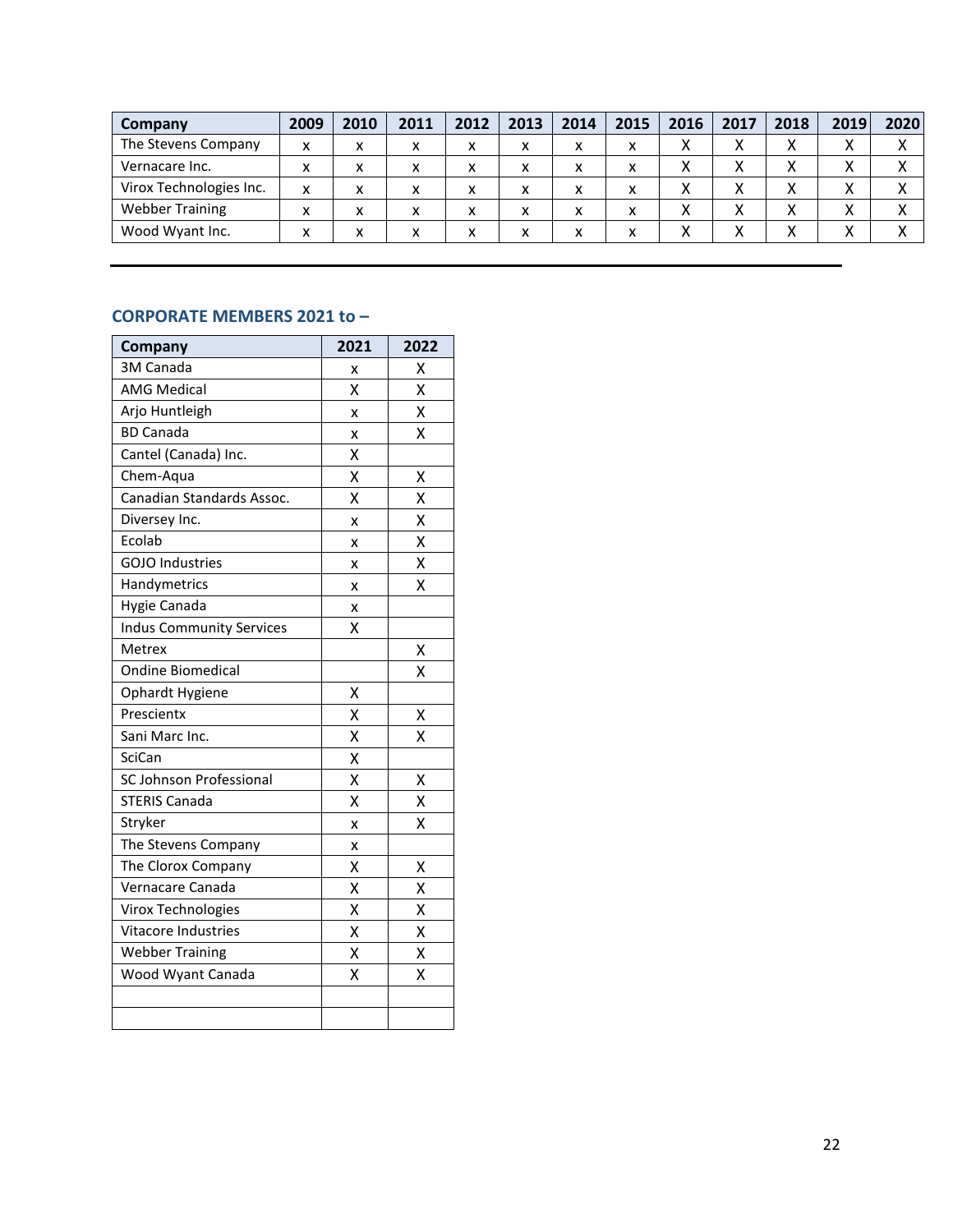| Group                         | Year   | 2014 Chairs          | 2015 Chairs       | 2016 Chairs            | 2017 Chairs       | 2018 Chairs         |
|-------------------------------|--------|----------------------|-------------------|------------------------|-------------------|---------------------|
|                               | Formed |                      |                   |                        |                   |                     |
| Cardiac Care Interest         | 2016   |                      |                   | Jo-Anne Janigan        | Jo-Anne Janigan   | Jo-Anne Janigan     |
| Group                         |        |                      |                   |                        |                   | Karen Stoopnikoff   |
| <b>Community Health</b>       | 2006   | Samantha             | Samantha          | Samantha               | Lorinda Stuber    | Lorinda Stuber      |
| <b>Interest Group</b>         |        | Sherwood             | Sherwood          | Sherwood               |                   |                     |
| Dialysis Interest Group       | 2004   | Victoria Williams    | Victoria Williams | Victoria Williams      | Victoria Williams | Victoria Williams   |
| <b>Environmental Hygiene</b>  | 2012   | Mark Heller,         | Mark Heller,      | Mark Heller,           | Mark Heller,      | Barry Hunt, Lanch   |
| <b>Interest Group</b>         |        | <b>Natalie Bruce</b> | Natalie Bruce     | Natalie Bruce,         | Lanch Sayers,     | Savers              |
|                               |        |                      |                   | Lanch Sayers           | <b>Barry Hunt</b> |                     |
| <b>Healthcare Facility</b>    | 2006   | Tammy Barre,         | Tammy Barre,      | Daphne Murray,         | <b>Barb Shea</b>  | Barb Shea, Kathryn  |
| Design Interest Group         |        | Maja McGuire,        | Daphne Murray,    | Barb Shea, Sara        |                   | Wyndham             |
|                               |        | <b>Barb Shea</b>     | <b>Barb Shea</b>  | Wells                  |                   |                     |
| Long Term Care                | 1992   | Adeline Griffin,     | Adeline Griffin,  | Adeline Griffin,       | Cathy Guitare     | Cathy Guitare       |
| <b>Interest Group</b>         |        |                      | Cathy Guitare     | <b>Cathy Guitare</b>   |                   |                     |
| <b>Mental Health Interest</b> | 2005   | Norma Richards       | Norma Richards    | Norma Richards         | Norma Richards    | Paige Reason        |
| Group                         |        |                      |                   |                        |                   |                     |
| <b>Network of Networks</b>    | 2013   | Naideen Bailey,      | Naideen Bailey,   | Naideen Bailey,        | Jane Stafford,    | Jane Stafford, Gwen |
|                               |        | Jane Stafford        | Gwen Cerkowniak   | Gwen Cerkowniak        | Gwen Cerkowniak   | Cerkowniak          |
| Northern Network              | 2018   |                      |                   |                        |                   | Samantha Stewart    |
|                               |        |                      |                   |                        |                   |                     |
| Oncology Interest             | 2003   | Cindy O'Neill        | Cheryl Bertrand,  | Kim Mallory,           | Kristie Harding,  | Kristie Harding,    |
| Group                         |        |                      | Kim Mallory       | Cheryl Bertrand,       | Sindhu Pillai     | Roberta McCombie    |
|                               |        |                      |                   | <b>Kristie Harding</b> |                   |                     |
| Pediatrics & Neonatal         | 2003   | Patricia Bedard,     | Patricia Bedard,  | Judy Dennis,           | Judy Dennis,      | Judy Dennis,        |
| Care Interest Group           |        | <b>Judy Dennis</b>   | Judy Dennis       | Patricia Bedard        | Patricia Bedard   | Patricia Bedard     |
| PreHospital Care              | 2005   | Jodi-Marie Black,    | Jodi-Marie Black, | Jodi-Marie Black,      | Greg Bruce,       | Greg Bruce,         |
| <b>Interest Group</b>         |        | Alexis Silverman,    | Paul Muller, Lisa | Paul Muller, Greg      | Justyna Augustyn, | Justyna Augustyn    |
|                               |        | Lisa Young           | Young             | Bruce, Justyna         |                   |                     |
|                               |        |                      |                   | Augustyn               |                   |                     |
| Reprocessing Interest         | 2013   | Melissa Zambrano     | Melissa           | Melissa                | Melissa           | Vi Burton           |
| Group                         |        |                      | Zambrano, Donna   | Zambrano, Donna        | Zambrano, Donna   | Donna Moore         |
|                               |        |                      | Moore             | Moore                  | Moore             |                     |
| Surveillance and              | 2008   | Jenny Scoging        | Jenny Scoging,    | Jennifer Happe,        | Jennifer Happe,   | Jennifer Happe,     |
| <b>Applied Epidemiology</b>   |        |                      | Asha Sheikh       | Jenny Scoging          | Donna Penney      | Donna Penney        |
| <b>Interest Group</b>         |        |                      |                   |                        |                   |                     |

# **INTEREST GROUPS (Internal) – 2014-2018 (record of past chairs prior to 2014 incomplete)**